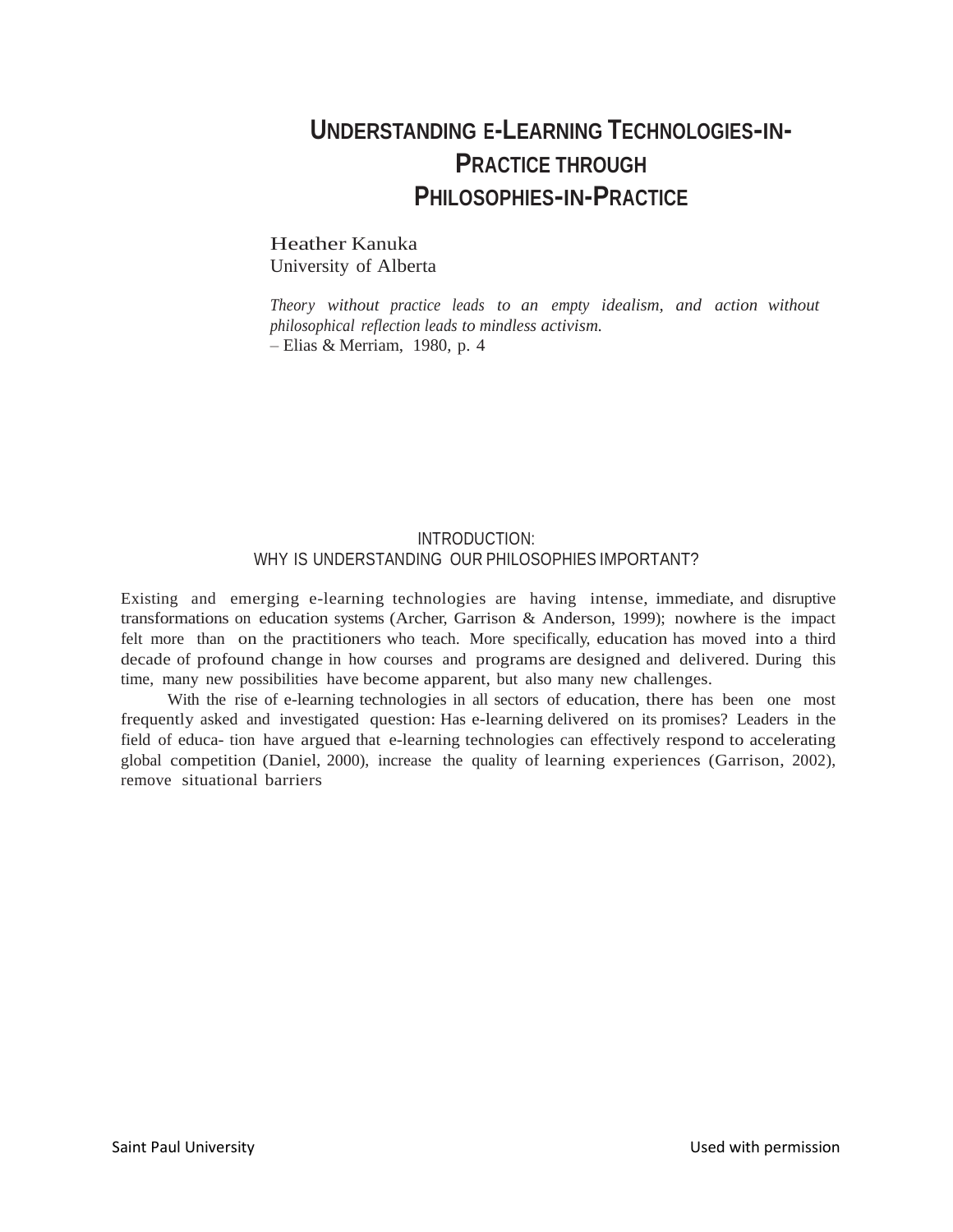(Bates, 2005), and be more cost effective (Twigg, 2003). In an effort to provide evidence for the promises forwarded by e-learning advocates, interventions and explorations into the use of e-learning technologies have been conducted. Based on these investigations, commonly cited advantages of e-learning technologies include an ability to provide justin-time learning; increased access; removal of time, place and situational barriers; cost effectiveness; greater accountability; increased interaction; provision of future employment skills for students; and effective support for lifelong learning.

As e-learning has become more pervasive, however, expressions of uncertainty, concern, and scepticism have also emerged. The growing lists of concerns include commercialization of teaching; lack of face-time between students and teachers; techno-centric models prioritized over face-to-face culture; devaluation of oral discourse/discussion practices; centralization of decision-making and service provision; concerns that complex and deep learning cannot be satisfactorily achieved without real-time classroom experience; increased technological and pedagogical uniformity; surveillance options that violate privacy policies; recontextualization of established cultural practices, such as education as a cultural discourse; and concern about the growing digital divide and downloading of costs to students.

When this kind of schism between opinions occurs, it can be useful to step back, reflect, and consider the nature of the disagreement. If we reflect on our own as well as others" opinions about both technology and education through a philosophical lens, it is possible to become aware that these kinds of differences can be reduced to perspectives on *philosophies-in-practice*. Draper (1993) asserts that an examination of our opinion, or philosophy-in-practice, is more than an academic exercise. Our philosophy determines how we perceive and deal with our preferred teaching methods – which includes how (or if) we choose and use e-learning technologies.

#### WHY IS KNOWING OUR PHILOSOPHIES-IN-PRACTICE IMPORTANT?

At present, education at all levels is to a great extent minimally regulated in terms of what will be taught, how it is taught and, in particular, what role e-learning technologies play. Individual teachers, schools, colleges, and/or faculties often determine the content and scope of what they will teach, then choose methods or strategies, instructional materials,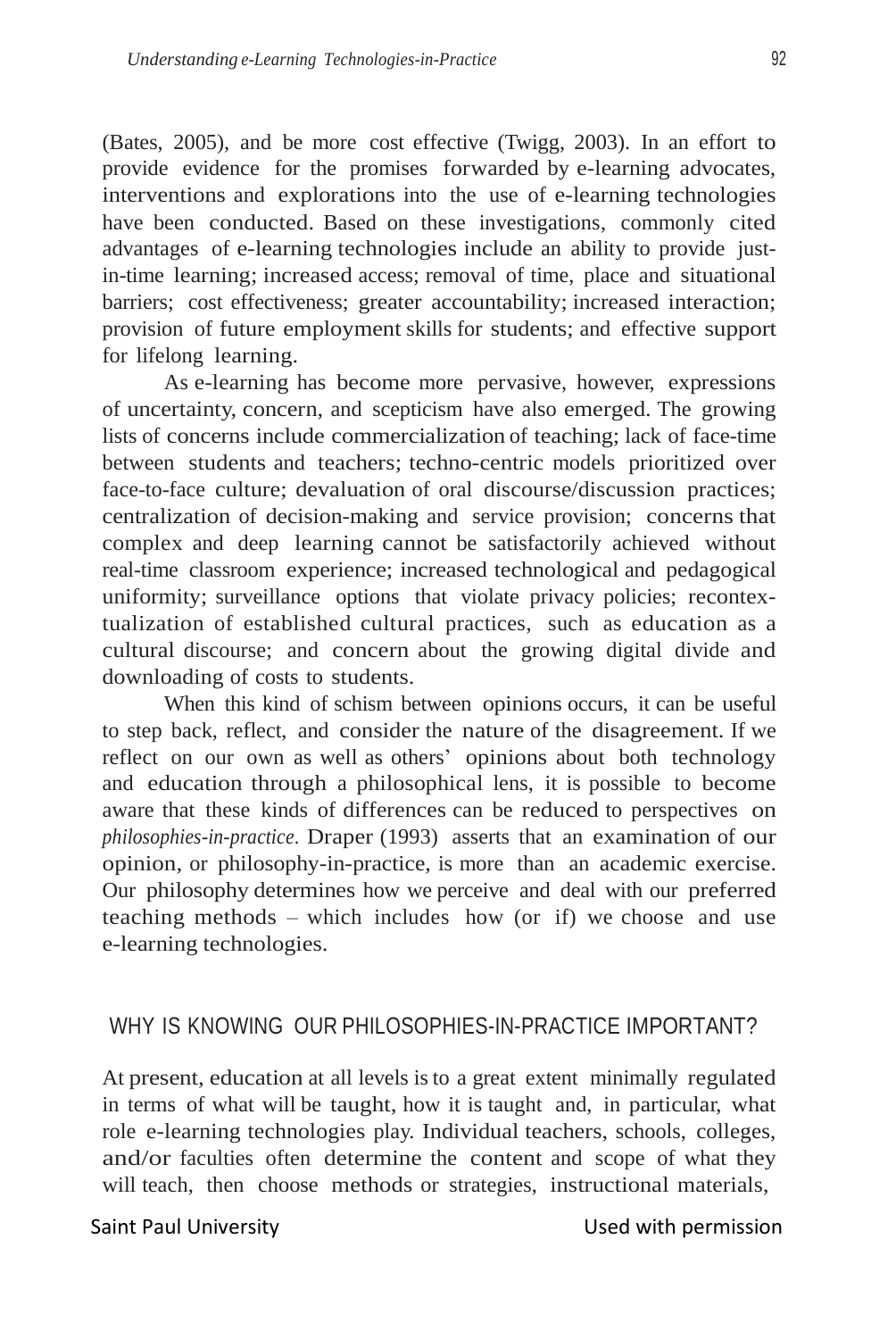and the e-learning technologies they believe will best help the learners to gain new knowledge, skills, and/or attitudes. As such, educators have the freedom as well as the responsibility to set learner expectations and to determine the purpose and outcomes of the learning activities (Zinn, 1990) – which includes a decision on the use of e-learning technology. These decisions are embedded in our philosophical views about both education and technology; underlying these views is our interpretation of the world and our actions within it. As such, knowing our philosophical views is important.

And yet, many educators" philosophies are often unrecognized and rarely expressed, though they may be understood implicitly (Elias & Merriam, 1980). More importantly, educational practices concerned with using and choosing e-learning technologies could be conducted more effectively if basic philosophical differences were understood. Differences over the benefits of e-learning technologies are linked to differences over the ends our educational purposes are to achieve (Kanuka & Kelland, forthcoming). For example, the debate over whether or not we need to prepare our learners for a pervasively networked world revolves around what types of persons we expect our education systems to produce.

When considering the interrelationship of philosophy and the choices we make about e-learning technologies, it is important to be aware that philosophy inspires our activities and gives direction to our practices. Specifically, when we are aware of the philosophies of teaching and technology, we can then articulate our own personal philosophy. Knowing our personal philosophy helps us to understand why we act and think the way we do about using e-learning technologies, as well as why others think and act the way they do about e-learning technologies. Moreover, knowing our own and others" philosophies provides us with the ability to understand the consequences of our technological choices, as well as the effect that our philosophical orientation has on our learners. Further, it can facilitate effective communication with others when we can explain not only what we are doing, as well as why (Draper, 1993; Darkenwald & Merriam, 1982; Zinn, 1990).

The following sections of this chapter describe the philosophical orientations of teaching and technology, and discuss how our views of e-learning technologies are grounded in our philosophy-in-practice. Our beliefs about teaching and technology guide our practice and, as such, understanding our beliefs can result in informed practices where we can articulate not only what we are doing, but why.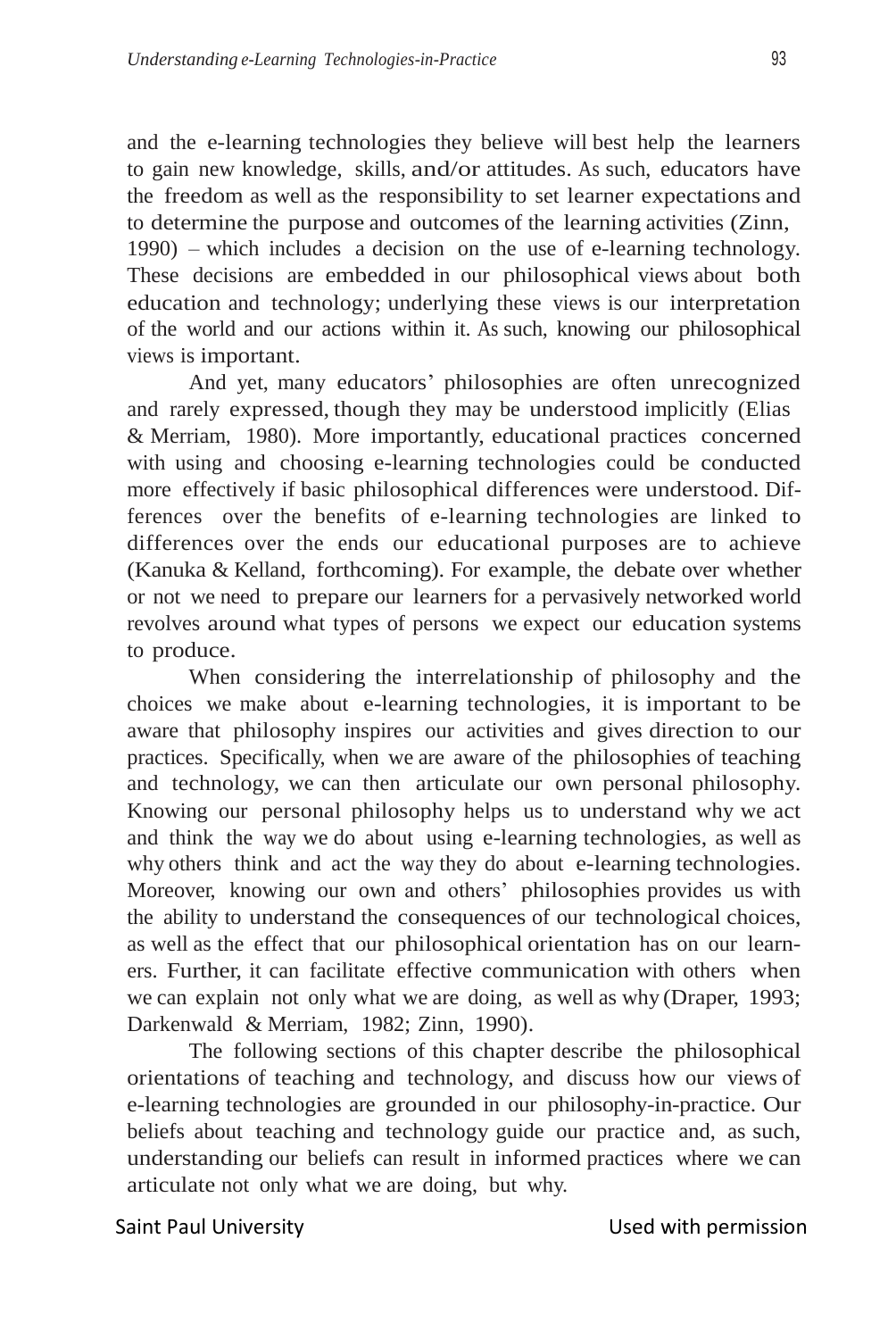# WHAT IS A PHILOSOPHY OF TEACHING AND TECHNOLOGY?

A philosophy of teaching and technology can be defined as a conceptual framework that embodies certain values from which we view the many aspects of education (Zinn, 1990), including the field of e-learning. A philosophy of e-learning technology is necessary because too often educators are concerned with what to do with e-learning technologies without examining sufficiently why they should do it (Draper, 1993; Elias & Merriam, 1980).

Embedded in our opinions on e-learning technologies are views on the (non) neutrality of technology. The debate over technological neutrality revolves around whether or not technologies are neutral and whether or not biases can arise only from the ways in which technologies are used by teachers and students – or whether biases can occur through the technologies themselves. An analogy to contextualize and bring relevance to views on the neutrality of technologies can be gained from the catch phrase, "People kill people, not guns." A comparable catchphrase in the field of e-learning might be, "Educators reshape education, not technologies." Many educational technologists agree with Jonassen (1996), who asserts that "carpenters use their tools to build things; the tools do not control the carpenter. Similarly, computers should be used as tools for helping learners build knowledge; they should not control the learner" (p. 4). While Jonassen"s argument sounds solid in its rationale, media theorist Marshall McLuhan (1964) suggests otherwise. Specifically, even though the neutrality of a tool speaks to our common sense with respect to the ways in which tools are used, McLuhan and Fiore (1962) maintain that media can profoundly transform society and the human psyche. McLuhan also made famous the aphorism, "The medium is the message," giving pause to the assumption of the non-neutrality of technology.

Building on the assumption of the non-neutrality of technologies, Chandler (1996) postulates that media shapes our experiences, and it does so in part through its selectivity. In particular, Chandler asserts that when we interact with media, we act and are acted upon, use and are used. In this respect, we can use the work by Brent (2001) to illustrate the changes caused by technologies when we look at this through the lens of a gestalt perspective, where certain elements of the learning process are brought to the foreground while others are moved to the background. Consistent with McLuhan's and Brent's views, Postman (1993) maintains that, "embedded in every tool is an ideological bias, a predisposition to construct the world as one thing rather than another,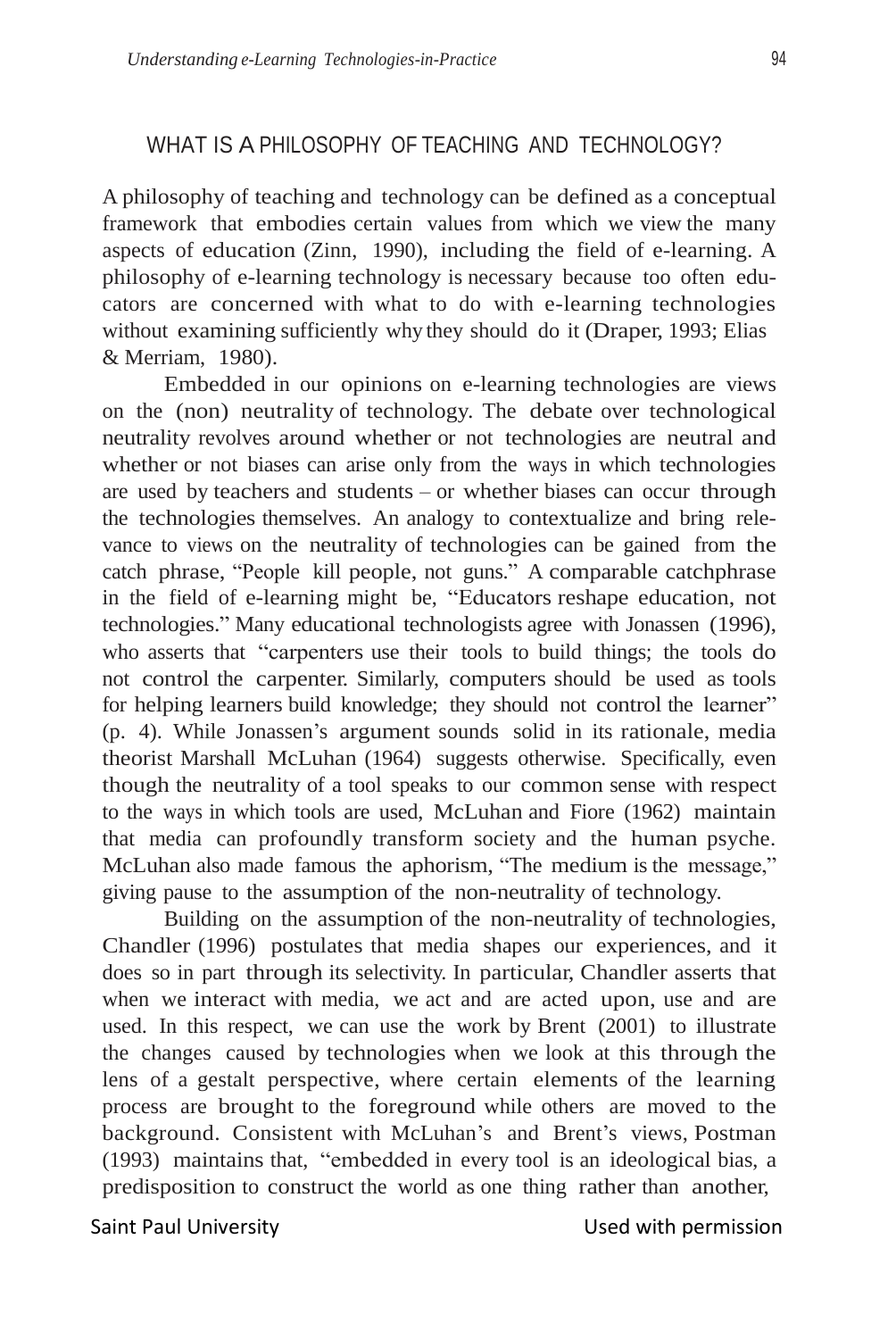to value one thing over another, to amplify one sense or skill or attitude more loudly than another" (p. 13). Postman and McLuhan hold definitive views about the non-neutrality of technology. Others, such as Ihde (1979) and Dahlberg (2004), adopt moderate views of technological determinism, or a "nonreductionist" orientation. Ihde, for example, suggests that the use of instruments both amplifies and reduces human experiences.

Similar to mainstream philosophies of education (e.g., Zinn, 1990; see also Elias & Meriam, 1980), when we use the purposes of technology as the basis for organizing the philosophical literature, it becomes apparent that there are different and opposing perspectives. Educators who choose and use e-learning technologies should be knowledgeable about the philosophies of teaching, as well as the multidimensionality of technological determination, and be reflexive about the limits of their activities in *both* areas.

#### OVERVIEW OF PHILOSOPHICAL ORIENTATIONS

Knowledge of philosophical orientations provides us with insights into the nature of the use of e-learning technologies. A philosophy of teaching and technology is essential for answering e-learning questions, and their relationship to other activities within the education sector. Of course, these kinds of technologically-related concerns have recurred throughout the decades; indeed, some have even persisted over the centuries. The common thread of persistent technological debates in the field of education is that they have tended to have varying implicit assumptions about the basic nature of an education. It is apropos for those of us concerned with education to at least attempt to address the principal concerns and issues that are currently being put forward; such efforts can help legitimize and give direction to the growing field of e-learning.

The following sections in this chapter outline the differing philosophical orientations for teaching and technology. As you read the philosophies presented, you may want to ask yourself which philosophy you find yourself most in agreement with, especially regarding their aims and values.

#### PHILOSOPHIES OF TECHNOLOGY

In regard to e-learning technology, there is a tendency to orientate ourselves to one of three orientations(Dahlberg, 2004). The first position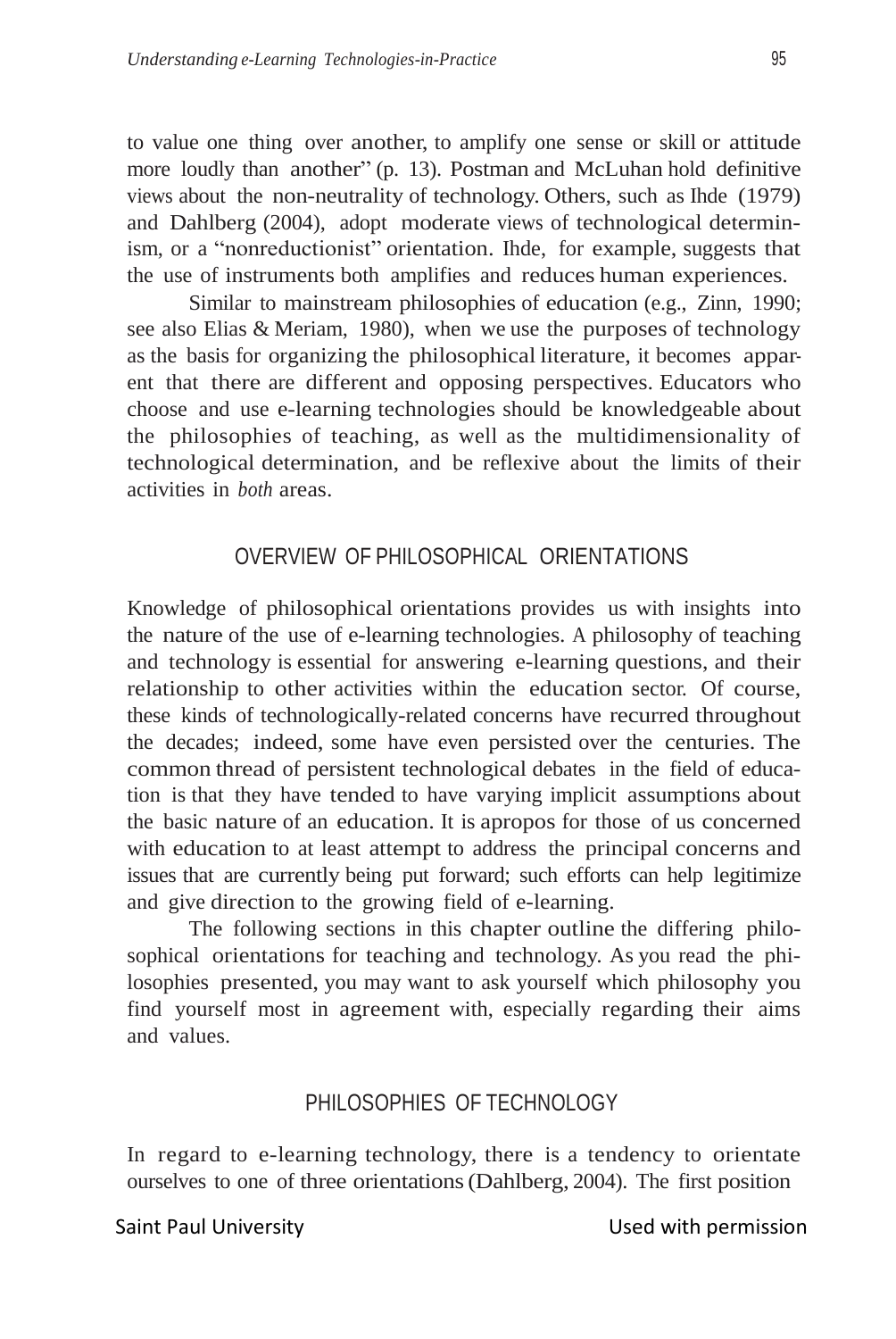is referred to as *uses determinism*. This view pertains to the instrumental the uses of technological artefacts and, correspondingly, the uses effects on technological artefacts and society. The second position is referred to as *technological determinism*. This view focuses on the forms and effects that technological artefacts have on uses and society. The third position is referred to as *social determinism*. This view asserts that social contexts and cultures affect forms and uses of technological artefacts. Following is a broader discussion of each orientation.

#### Uses Determinism

In its simplest sense, this position emphasizes technological uses and focuses on the ways in which we use technologies within learning and teaching transactions. In this approach, technologies are perceived as neutral tools and are simply devices that extend our capacities. As users, we determine the effects of technological artefacts. Scholars commonly associated with this orientation include Fiske (1987), Harrison and Stephen (1999), Katz and Rice (2002), Sudweeks, McLaughlin and Rafaeli (1998), Garramone, Harris and Anderson (1986), Ebersole (2000), and Welchman (1997).

In educational technology, we see this view expressed by Jonassen (1996) and Clark (1994). As noted in the introduction, Jonassen asserts that "carpenters use their tools to build things; the tools do not control the carpenter. Similarly, computers should be used as tools for helping learners build knowledge; they should not control the learner" (p. 4). This view is consistent with the seminal writings of Clark (1983; 1985), who argues that our uses of instructional strategies are the active ingredient in effective learning, not the technology. In his writings, Clark claims, in part, that technologies are "mere vehicles that deliver instruction but do not influence student achievement any more than the truck that delivers our groceries causes changes in our nutrition" (1983, p. 445). Such views assert that the technological artefacts we use for educational purposes (e.g., course management systems) are neutral tools, able to serve the aims and objectives of agents (e.g., educators) employing them.

This perspective is certainly not new, emerging as a response to the pessimism of the Frankfurt School. Indeed, today the majority of e-learning technologists would likely state that this is their view of the role of e-learning technology within the learning process. This view is appealing – especially in North America – because it asserts that, as individuals, we have control and autonomy over the technology (Morley,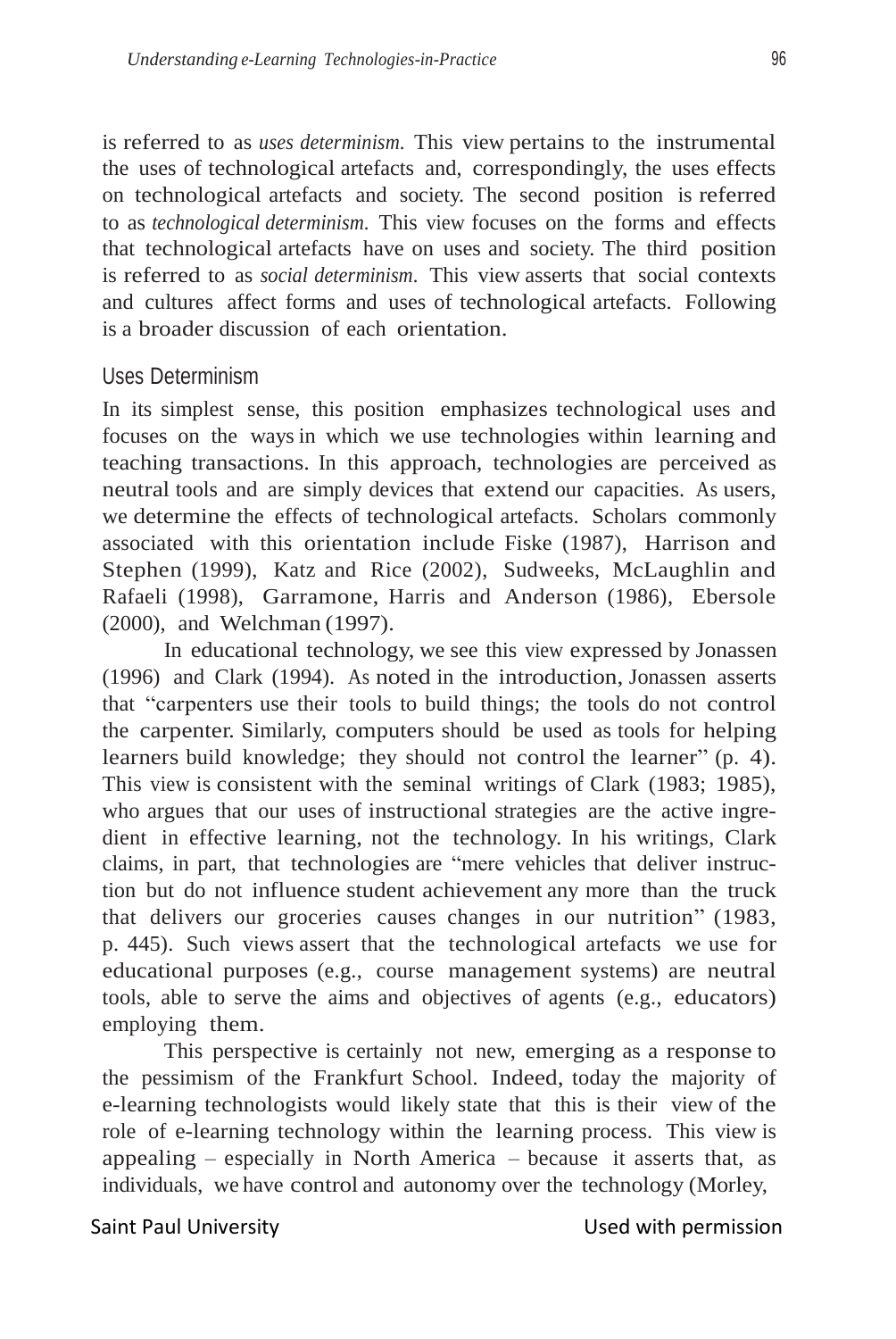1989). Dahlberg (2004) observes that this should be of little surprise, given that American communications studies has been significantly influenced by the liberal pluralist *uses and gratification* model that developed in response to *effects* traditions.

While appealing in many respects, uses determinism can result in a number of contradictions and problems when educators hold this perspective in a singular fashion (Dahlberg, 2004). In particular, viewing e-learning technology as a neutral tool assumes that there is a technological fix for an educational problem. This instrumentalist line of thinking assumes that technologies exist without social or political origins, and that uses and users are the causal agents in the production of social action (Lacroix & Tremblay, 1997) – often celebrating unconstrained consumer sovereignty, and resulting in instrumentalism and/or structuralism (Golding & Murdock, 2000). The problem with instrumentalism is that there is an inclination to place emphasis upon the intentionality of agents, with an unbalanced focus on the interactions between the actors and the technologies. As a result, educators tend to narrowly focus on the role of agents and disregard the broader social structures and/or technological artefacts" effects on the learning outcomes, leading to explanations that overemphasize the power and autonomy of actors. The belief that individual actors have complete control over the effects of a technological artefact is a misguided and naïve assumption. "Such an assumption overlooks the structuring of actions by technological systems and neglects the social "embeddedness" of these systems and their users" (Dahlberg, 2004).

#### Social Determinism

In this perspective, educators are concerned with the integration of technological artefacts within social systems and cultural contexts. This perspective emphasizes the way our uses of technologies are affected by the social structures and the social construction of technological artefacts. Educators holding this view are concerned about the ways that social and technological uses shape the form and content of the learning experiences. Scholars commonly associated with this orientation include Golding and Murdock (1997), Mosco (1996), Garnham (1990), Woolgar (1991a; 1991b; 1996; 2002), and Schiller (1999).

Many e-learning futurists and pundits fall within this perspective, such as Larry Ellison (chair and CEO of Oracle Corporation), Peter Drucker (author of *The Effective Executive and Management Challenges for the 21st Century*; recipient of the Presidential Medal of Freedom from

Saint Paul University **Example 20** Saint Paul University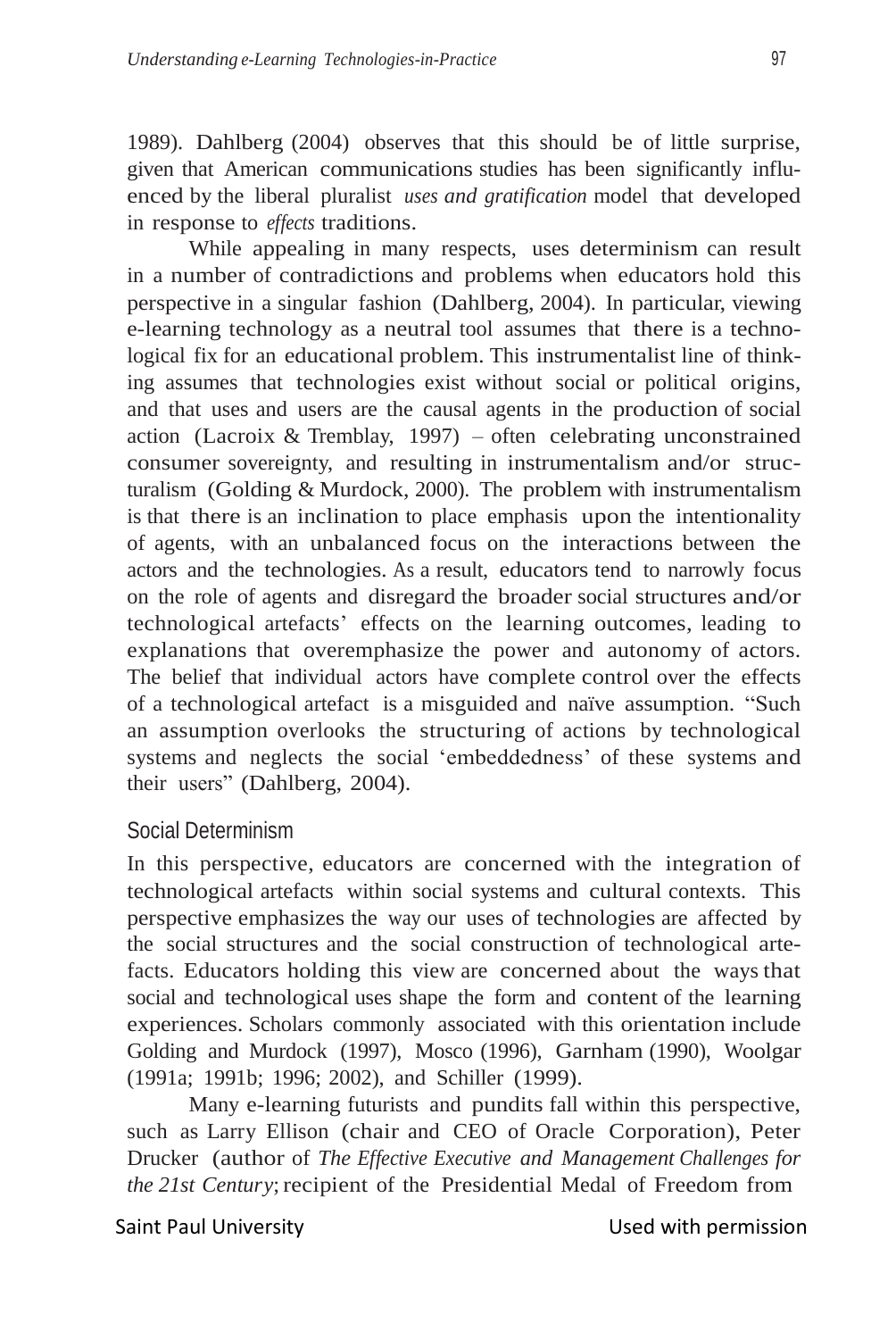President George W. Bush; and featured on the front cover of *Forbes Magazine*), and Jaron Lanier (virtual reality pioneer). All of these suggest a looming breach of monopoly for providers of education should they not respond to accelerating globalization and increasing competition. Typically, the solution presented is a move to technologically innovative and consumer-oriented education. Peter Drucker, in an interview with *Forbes Magazine* (1997), claims that social changes will result in the physical presence of universities ceasing to exist within ten years. One might even imagine a Darwinian process emerging, with some institutions consuming their competitions in hostile takeovers.

These views rest upon the way technology is socially embedded and constituted. In particular, social choices shape the form and content of technological artefacts (Dahlberg, 2004). As with uses determinism, however, social determinism has logistical issues that are difficult to resolve. Specifically, this orientation can lead to flawed understandings of educational technology, if developed without reference to user agency or material limits (Dahlberg). The line of reasoning in this orientation – that technologies embody social choice – negates a multifaceted understanding of the place of agency in technological development. Many of the pundits and futurists cited above have an inaccurate view of the power of social context and its ability to impact education. Social contexts do not simply manipulate education systems at will. In our everyday lives, there is a dynamic mutual shaping between the social, technology, and users" environments.

#### Technological Determinism

Within this orientation, technologies are viewed as causal agents determining our uses and having a pivotal role in social change. Scholars most commonly associated with this orientation include Dubrovsky, Kiesler and Sethna (1991), Sproull and Kiesler (1986), Argyle (1996), Spears and Lea (1994), Marcuse (1941), Habermas (1970), Bell (1973), Lyotard (1984), Baudrillard (1983), Castells (1999), Gates (1995), Pool (1983), Toffler and Toffler (1994), Heidegger (1977), Postman (1993), and Marx (1997).

The label technological determinism has tended to have a negative connotation that educational technologists who hold this view regard technology as a distracting and potentially even harmful component of education systems. The origin of technological determinism is connected to a Marxist class analysis, which views technology as an instrument of dominance by the advantaged class over others. Within the field of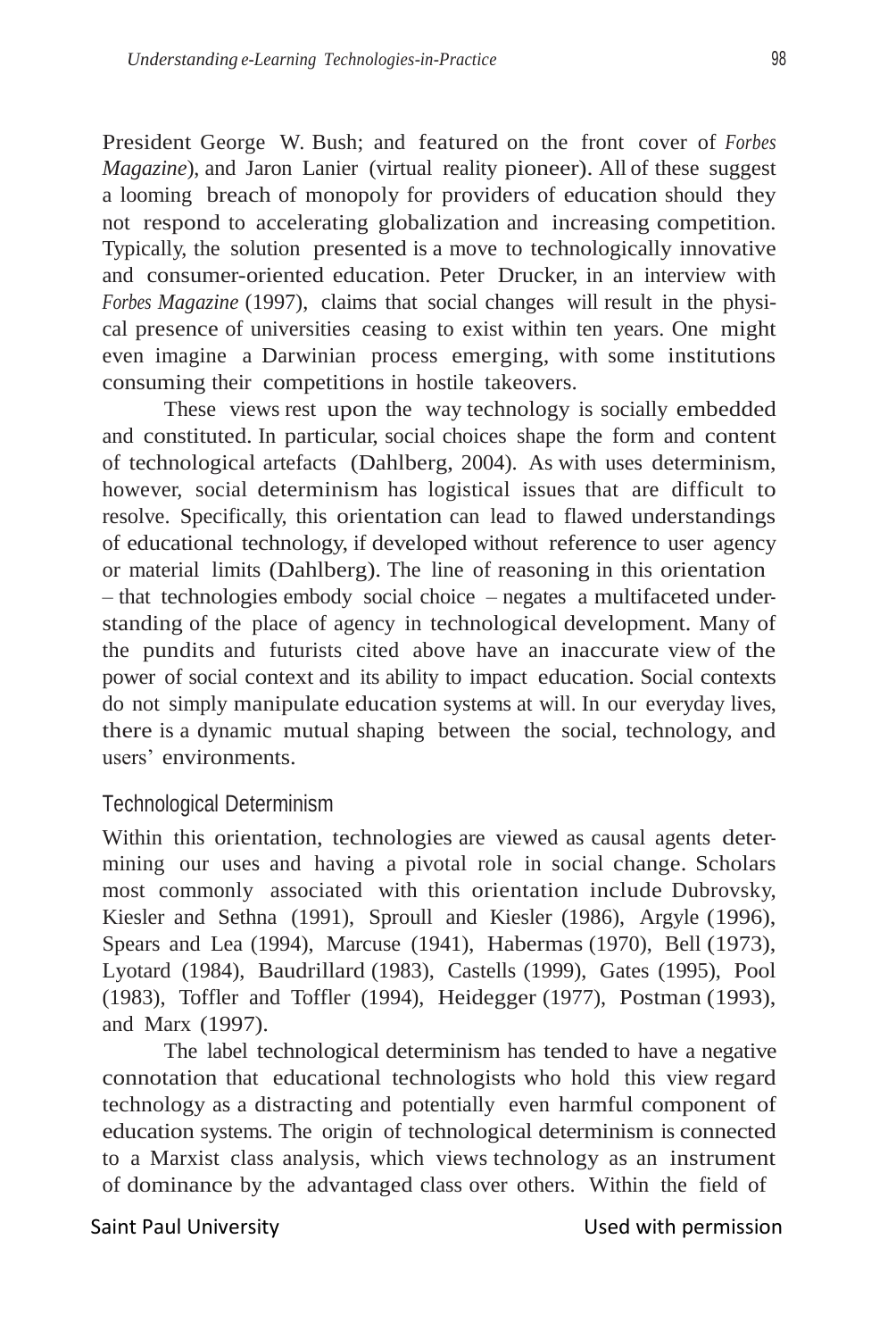education, this historical view led to a belief that technology could be a means towards the end of oppressing students – with *Technics and Civilization* (Mumford, 1934) as one of the first pieces of literature to make this analysis. By the 1960s, Mumford was joined by other critics – such as Landgon Winner (1977), Albert Borgmann (1984), and Don Ihde (1979) – responding to the changing political climate of the day. During this period, Marcuse (1964) and Foucault (1977) were also influential critics of the role of technological determinism and the formation of modern hegemonies (Feenberg, 1999).

More recently, some educators such as David Noble have been labelled as technological determinists. Noble and colleagues (Noble, 1991; Noble, Shneiderman, Herman, Agre, & Denning, 1998) have written extensively on the relationships between distance-delivered e-learning and de-professionalization of the academy. These scholars are concerned about the erosion of academic freedom, and thus they are aggressive critics arguing that the expansion of distance-delivered e-learning as a leading-edge movement to commercialize education will work to deprofessionalize faculty members and erode academic freedom (e.g., Noble, 1998). Other prominent scholars who have on occasion fallen into this category include Erich Fromm (1968), Marshall McLuhan (1962), Neil Postman (1993), Hubert Dreyfus (2001), and Jean Baudrillard (1983). These scholars question modern technologies and many condemn technology for disseminating an onslaught of incoherent and fragmented trivialities to the world at the expense of engagement, reflectivity, and depth. They also argue that modern technologies and growing neoliberalism are creating a rising capitalistic climate that includes politicaleconomic interests such as comodification, commercialization, and corporatization of education.

The assumption underpinning these views is that technology determines our uses and impacts society – in a negative way. Although not often given the label of technological determinist, scholars who view technology as influencing our education systems in positive ways also hold the same assumption that technology determines our uses and impacts society, but in a beneficial way. In the area of e-learning, for example, Garrison and Anderson (2003) assert that educational technologies can transform the learning experiences in positive ways, resulting in increasing the quality of learning experiences.

Other positive views presented in the literature include the opinion that e-learning communication tools facilitate the development of argument formation capabilities, increased written communication skills,

Saint Paul University **Example 20** Saint Paul University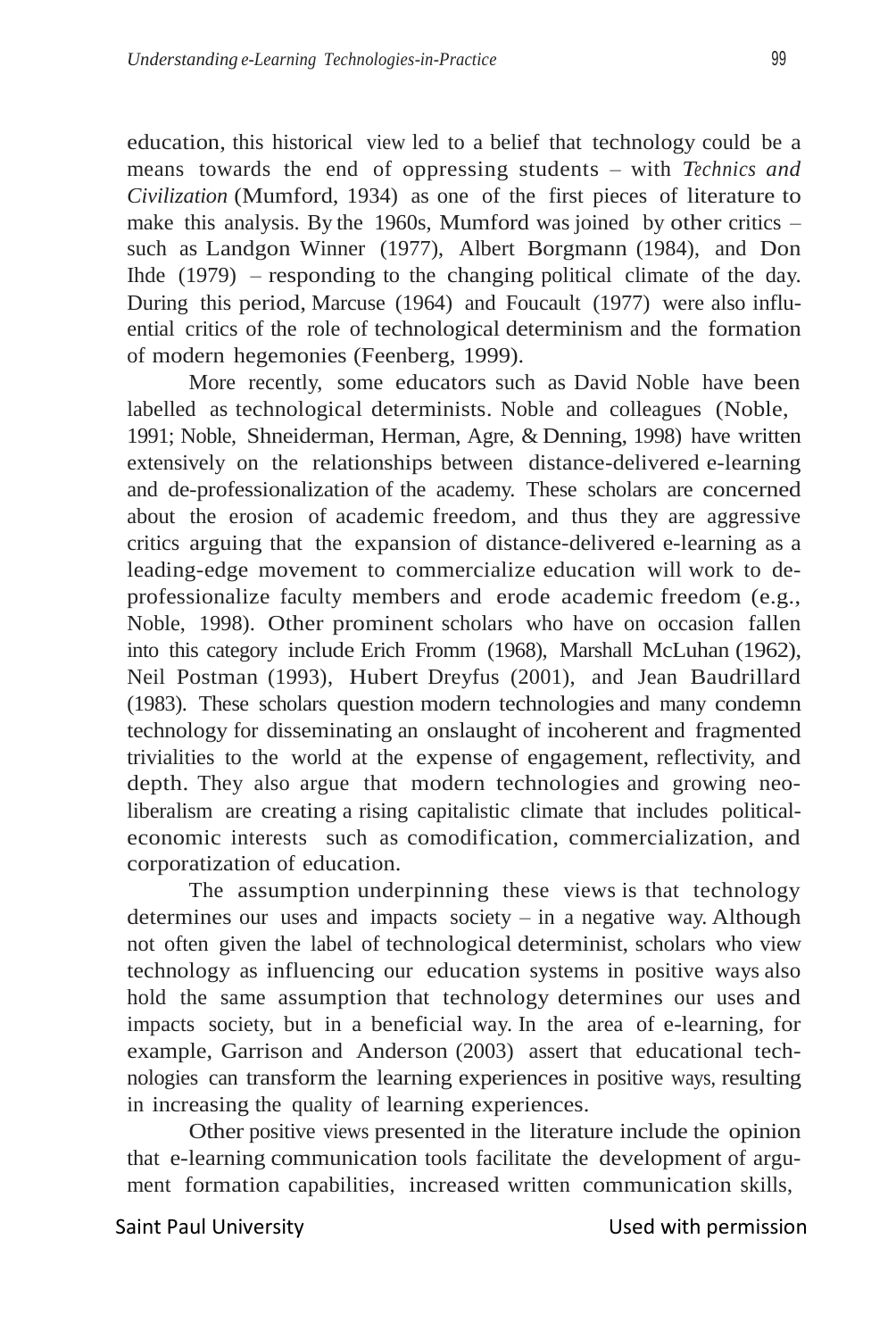complex problem-solving abilities, and opportunities for reflective deliberation (Abrami & Bures, 1996; Garrison, Anderson, & Archer, 2001; Hawkes, 2001; Winkelmann, 1995). The rationale underpinning these beliefs rests on the assumption that the technologies (e.g., asynchronous text-based Internet tools which have a time lag when communicating) provide the inherent potential to effectively facilitate higher levels of learning. For example, Lapadat (2002) argues that with asynchronous text-based Internet technology, learners have the means to compose their ideas and thoughts into a written form of communication. This, according to Garrison and Anderson, provides learners with the ability to critically reflect on their views, which is necessary for higher-ordered learning. In regard to educational systems, Archer, Garrison, and Anderson (1999) have written about disruptive technologies, arguing that technologies are a catalyst of change, resulting in the need for educators and institutions to adapt and/or transform. The assumption here is that the effects of technical change are inevitable and unquestioned.

As these examples illustrate, both advocates and opponents of e-learning believe that e-learning technologies determine the uses and the agents. In less bi-polar positions, this orientation also asserts that the effect of new media (e.g., social software) has influenced post-modern ideas. Poster (1997), for example, puts forth the notion that the Internet has instantiated new forms of interaction and power relations between users, resulting in significant social impacts. Nguyen and Alexander (1996) assert further that the Internet has produced new realities in our everyday lives. Technological determinism is also consistent with much of the existing technology theory, perhaps most notably, McLuhan"s (1964) "the medium is the message" slogan, as well as the idea of the world now being a global village. These views are representative of the cultural products of mass media and agents of socialization and political indoctrination, and correspond with the social impact of technology literature that emphasizes the transformations caused by technologies acting on society.

Theorists of post-industrialism and post-modernity also view technology as a causal agent, having a central role in social change (Dahlberg, 2004). Lyotard (1984) and Baudrillard (1983) likewise argue that technology is instrumental in the development of the post-modern condition. Within the field of education, de Castell, Bryson, and Jenson (2002) express concerns that e-learning technologies result in yet another form of cultural colonization, resulting from curricular development designed to mimic the cognitive styles of recognized experts.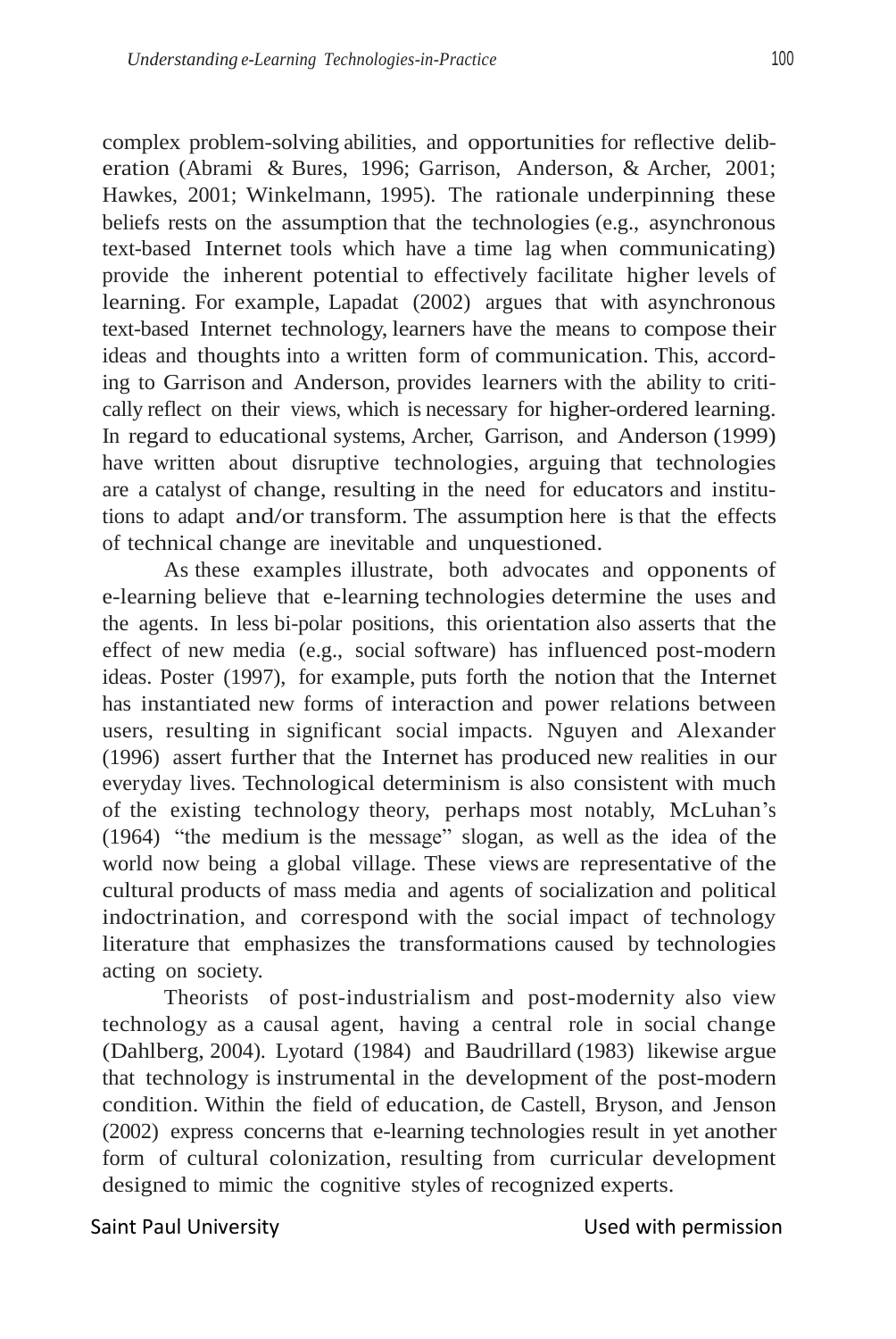An understanding of the impact of technology on educational systems is important for educators to know and recognize. As with the other technological orientations, however, an overemphasis on the impact of technology on the learning process can lead to problems when there is a lack of recognition of the social and user embeddedness of technology. Without question, there is a significant effect of e-learning technology on modern education, including, as Chandler (1996) notes, the numerous unanticipated consequences – which should not be underestimated. Likewise, Winner (1977) asserts that technological artefacts may embody affirmation, but may also become a betrayal. There is little doubt that education is increasingly being encompassed by e-learning technologies and that they increasingly shape the way we think and learn. Nevertheless, this impact is not as independent of human control as the techno-utopian, techno-cynic, techno-zealot, and techno-structuralism theorists indicate (Boshier & Onn, 2000). Accounts from such theorists either reify reductive consequences or claim too much for what is increasingly a shift in the growing use of e-learning technology in education.

This one-dimensional view of technology suffers similar logistical problems with the uses- and social-determinist orientations. Educators positioning themselves from a one-dimensional view of the impact of technology perceive the properties of a particular technology as having the ability to predetermine educational outcomes. Little, if any, attention is given to the effects of educational, social, and historical forces that have shaped both educational systems and educational technologies.

# PHILOSOPHIES OF TEACHING

The following section highlights the philosophical orientations or frameworks that are most often used by educators in today"s society. It is based on the writings of Elias and Merriam (1980), Zinn (1990), Draper (1993), and Brameld (1969). At the end of the descriptions for each teaching orientation is a description of the philosophy of technology most closely associated with it.

### Liberal/Perennial

This orientation is the oldest and most enduring philosophy of education. The earliest efforts of education in the Western world were developed under the influence of this philosophy. The primary aims of educators holding this orientation are twofold: (1) to search for truth, and (2) to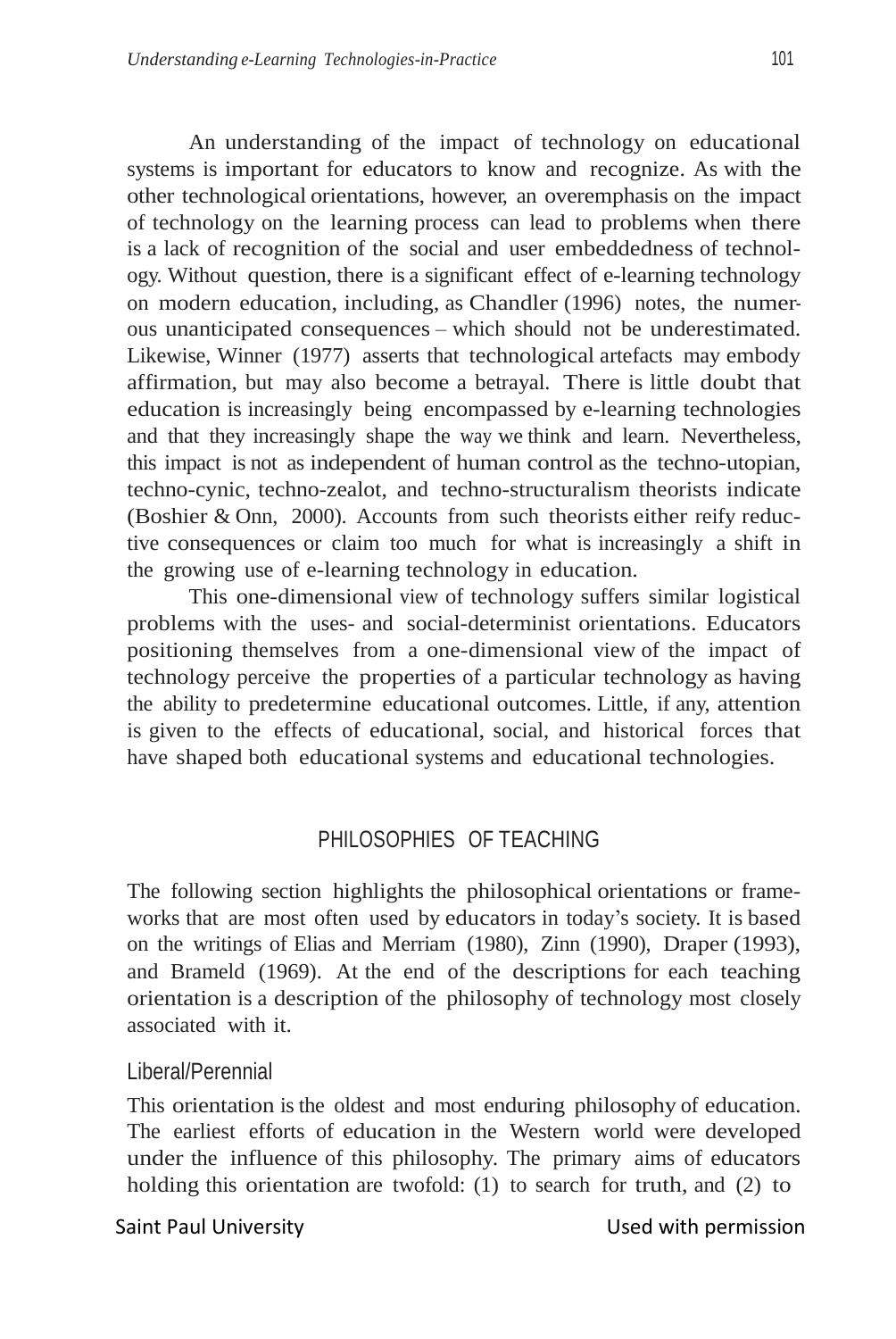develop good and moral people. As such, an educated person should possess these components: rational, intellectual, and evolving wisdom; moral values; a spiritual or religious dimension; and an aesthetic sense. Its historical origins are derived from the classical Greek philosophers Socrates, Plato, and Aristotle. Some contemporary philosophers who espouse this viewpoint include Mortimer Adler (1937), Robert Hutchins (1953; 1968), Jacques Maritain (1943), and Mark Van Doren (1943).

Instructional methods used in this position lend themselves to the facilitation of rigorous intellectual training that begins with knowledge of grammar and rhetoric; extends to the national sciences, history, and literature; and ends with a study of logic and philosophy. Students are encouraged to question all assumptions – which is in keeping with the search for truth. The person who "knows the truth" will also "do the truth." The lecture method is recognized as an efficient instructional strategy when well organized and followed with dialogue. Through dialogue, students clarify the real meaning of concepts and can thus build syntheses of knowledge. Intuition and inner contemplation are also encouraged.

In this view, the teaching focus is primarily on the content of education with an emphasis on the art of investigation, criticism, and communication, through an intimate acquaintance with the Great Books (e.g., Plato, Aristotle, Aurelius, Augustine, Bacon, Descartes, Milton, Marx), philosophy, and religion. The humanities are believed to be superior to science. The teacher has a prominent role in dissemination of the content and the student is a receptacle of this information. An education system following this orientation aims to create leaders and responsible citizens. Though information and knowledge are necessary, it is only in the possession of wisdom that one truly becomes educated. The learning process moves from information to knowledge to wisdom.

Critics of the liberal orientation have argued that this form of education does not lend itself much to statements, analyses, and evaluations; has a class and elitist bias; and does not address vocational education and life-related subjects. In addition, knowledge of past civilization and culture does not itself liberate persons.

# Role of Technology

Aligning most closely with technological determinism, the liberal views on demanding intellectual training would not normally involve the use of technology. For example, automated courses (quizzes, exams) with modularized units, tutorials and/or simulations, in and of themselves, cannot achieve the aim of a liberal education. Asthe ultimate aim and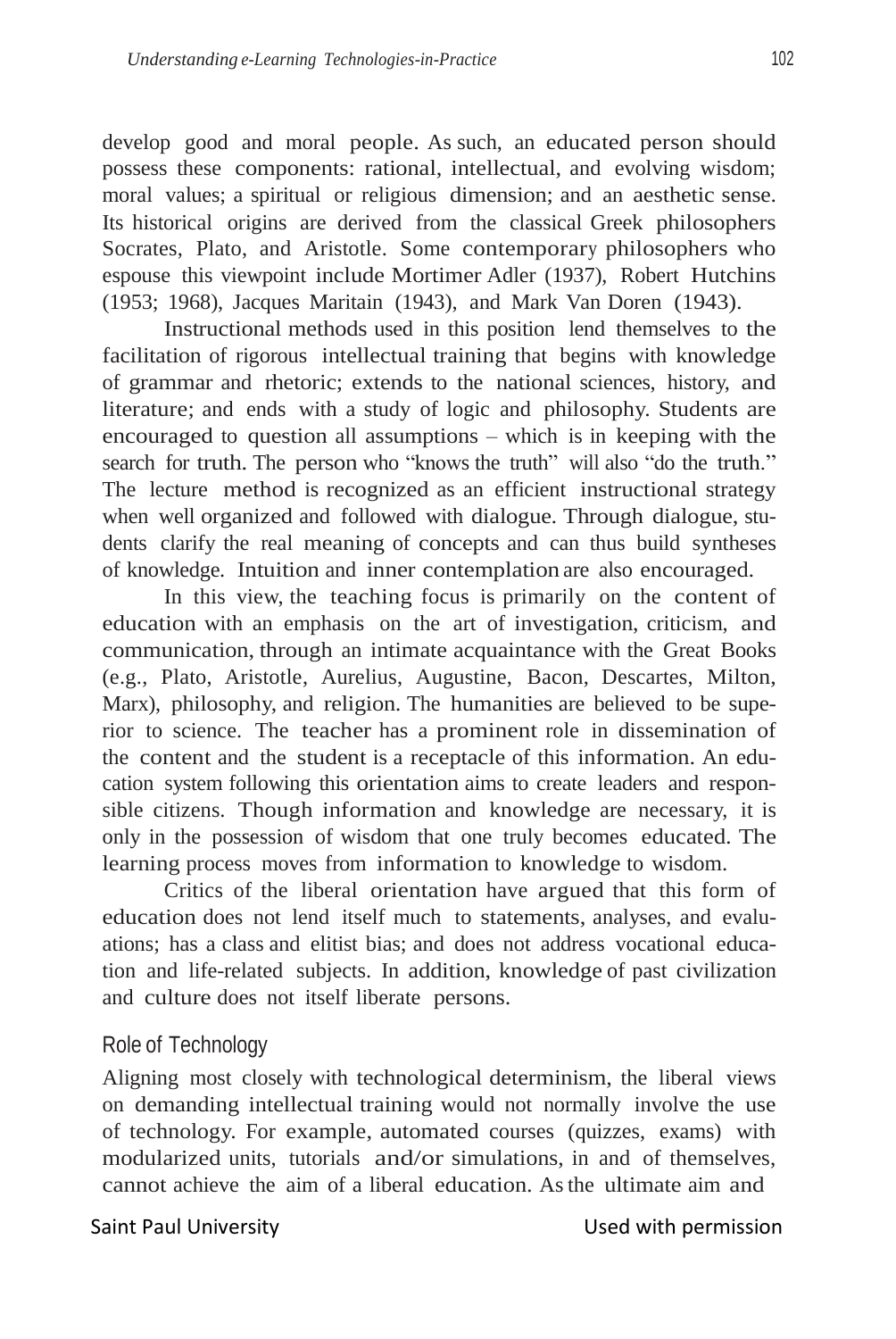essence of education is in the development of character, a standardized curriculum typically associated with online courses and economies of scale is viewed as robbing the student of an intellectual experience. While some existing social software (e.g., synchronous audio, Internet-based tools) might be viewed somewhat more positively by educators of this orientation, the current widespread use of textual communication technologies would be in conflict with the spirit of the aims and objectives of this orientation, and with the focus on rigorous dialogic encounters.

The position that e-learning can be a flexible and convenient alternative serving the needs of the institutions" clients (students) would also be problematic for educators of the liberal orientation. Indeed, liberal educators believe that learning should not be convenient and students should not be viewed as clients or customers. Rather, students should submit themselves to the rigours of intellectual development and be stretched intellectually as far as they can go. Convenience and flexibility, in waysthat meet the needs of the learners, would be at odds with this orientation. In a general sense, e-learning technology is viewed by educators closely associated with the liberal orientation as interfering with their aims and objectives.

#### Progressive

The aim of the progressive orientation is personal growth, maintenance, and promotion of a better society. The preferred methods of instruction include the experimental, problem-solving, and situation approaches to learning. This includes the organization of curriculum around problems and situations which relate to the experiences of the students. The focus of the learning activities is always toward movement of democratic cooperation and personal enlightenment. The chief exponent of pragmatism and progressive thought, especially as it relates to education, is John Dewey (1910; 1916; 1938) and William James (1909). Elements of progressive thought are found in the writings of all major theorists in the field of education, including Malcolm Knowles (1970), Cyril Houle (1972), Eduard Lindemen (1956), and Paul Bergevin (1967).

Education itself is viewed as both practical and pragmatic; utilitarian educators of this orientation strive to maintain the standards of competence, knowledge, wisdom, and skill. Accordingly, a good society requires these standards. Educators also see themselves as having a role in social reform and social reconstruction. Specifically, education should be aimed at improving the individual"s life in society; improving individuals through education leads to a better society. Students and society cannot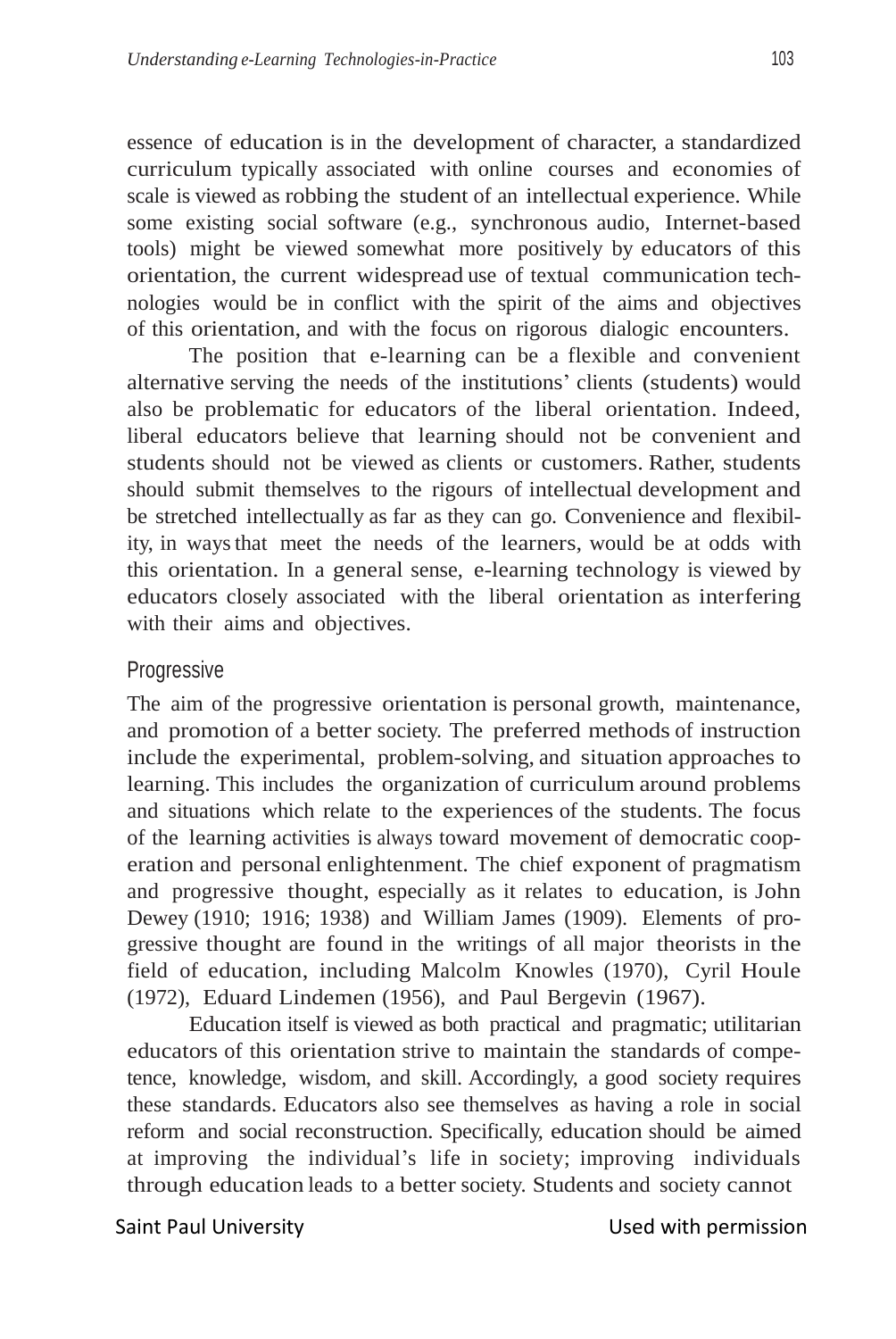be separated, as the student's interests, needs, problems, and ambitions are products of their environment.

The teacher/student relationship is best characterized as a partnership. Learning is something that students do for themselves. Education involves experience, which is reflected and acted upon by the student. The result is knowledge that is inseparable from ever-changing experiences. Learning also involves liberating the learner for the potential improvement of society and culture. In particular, learning is not enough; sooner or later, students must act as a consequence of their learning. The teacher's role is to organize, stimulate, instigate, and evaluate the highly complex process of education. This can be effectively achieved by being a helper, consultant, and/or encourager. When the teacher provides a setting that is conductive to this form of learning, the teacher also becomes a learner.

The main criticism of the progressive orientation is the tendency to place too much influence on the power of education to bring about social change and to replace the fixity of ideas with the fixity of the problems. Another criticism has been that, in their view, the student should be placed at the centre of the learning process, failing to give sufficient attention to the role of the teacher and to the importance of the subject matter.

# Role of Technology

Aligning most closely with uses determinism, progressives view certain educational technologies as being well suited to the learning process. For example, using the conferencing options in course management systems (e.g., *WebCT*®, *Blackboard*®, *Lotus Notes*®), learning activities can effectively be designed as an interactive partnership between and among the teacher and students. Perhaps more important is the ability of asynchronous communication technologies to give students equal opportunities to contribute. When facilitated effectively by the teacher, this can result in a democratic learning environment for all students. Further, given that the teacher"s role is to organize, stimulate, instigate, and evaluate the highly complex process of education, as well as to be a helper, consultant, and/or encourager, e-learning technologies can be very effective at facilitating this kind of environment because they effectively facilitate a learner-centred environment.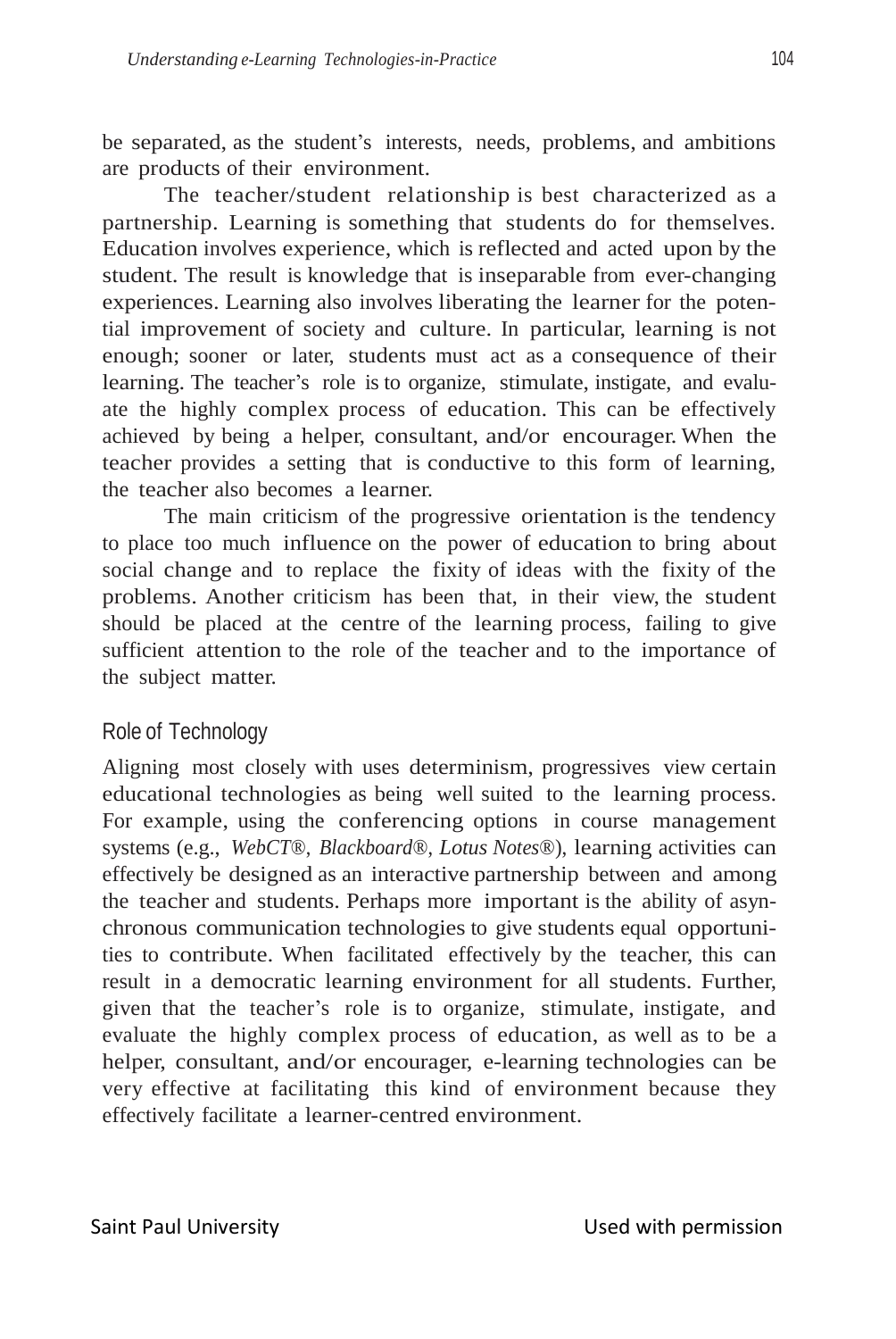# Behaviourist

The ultimate goal of the behaviourist orientation is to bring about observable changes in behaviour. Methods of instruction begin with stated learning objectives, accompanied by the inclusion of rewards and punishments toward and away from the stated behavioural objectives. Examples of well-known methods include mastery learning, personalized systems of instruction, individually guided instruction, and individually prescribed instruction. The focus of the learning is on the content, with a subjectcentred approach. Early behaviourists include Edward Thorndike (1932) and John Watson (1914), with the most prominent behaviourist philosophy originating from B. F. Skinner (1938). A more contemporary behaviourist is Ralph Tyler (1949), who is well known for the introduction of needs assessments in curriculum and instruction.

Behaviourists tend to view most of societies' problems arising from the behaviour of people living in them. The solution to creating a better society is to control human behaviour. Behaviourists believe that the purpose of education is to change the behaviour of people so they can work with each other to design and build a society that minimizes suffering and maximizes the chances of survival. The role of the teacher is to design an environment that elicits desired behaviour toward meeting these goals and to extinguish behaviour that is not desirable. The teacher is a contingency manager or an environmental controller. The students' role is active rather than passive, and it is essential that students act, so that their behaviour can be reinforced. As such, responsibility lies primarily with the student. According to behaviourists, students have learned something if there is a change in behaviour and if their response occurs again under similar circumstances. Learning how to learn is also an important skill, needed if one is to adapt successfully to a changing environment.

There have been many criticisms of the behaviourist orientation. Perhaps the most important criticism revolves around the stated behavioural objectives that predetermine the end product of a learning experience. This activity has been attacked for not accounting for other kinds of learning, such as incidental learning; dehumanising students and their learning; lacking in concern for the student; inhibiting creativity; and, fragmenting the curriculum into bits and pieces while overlooking the whole.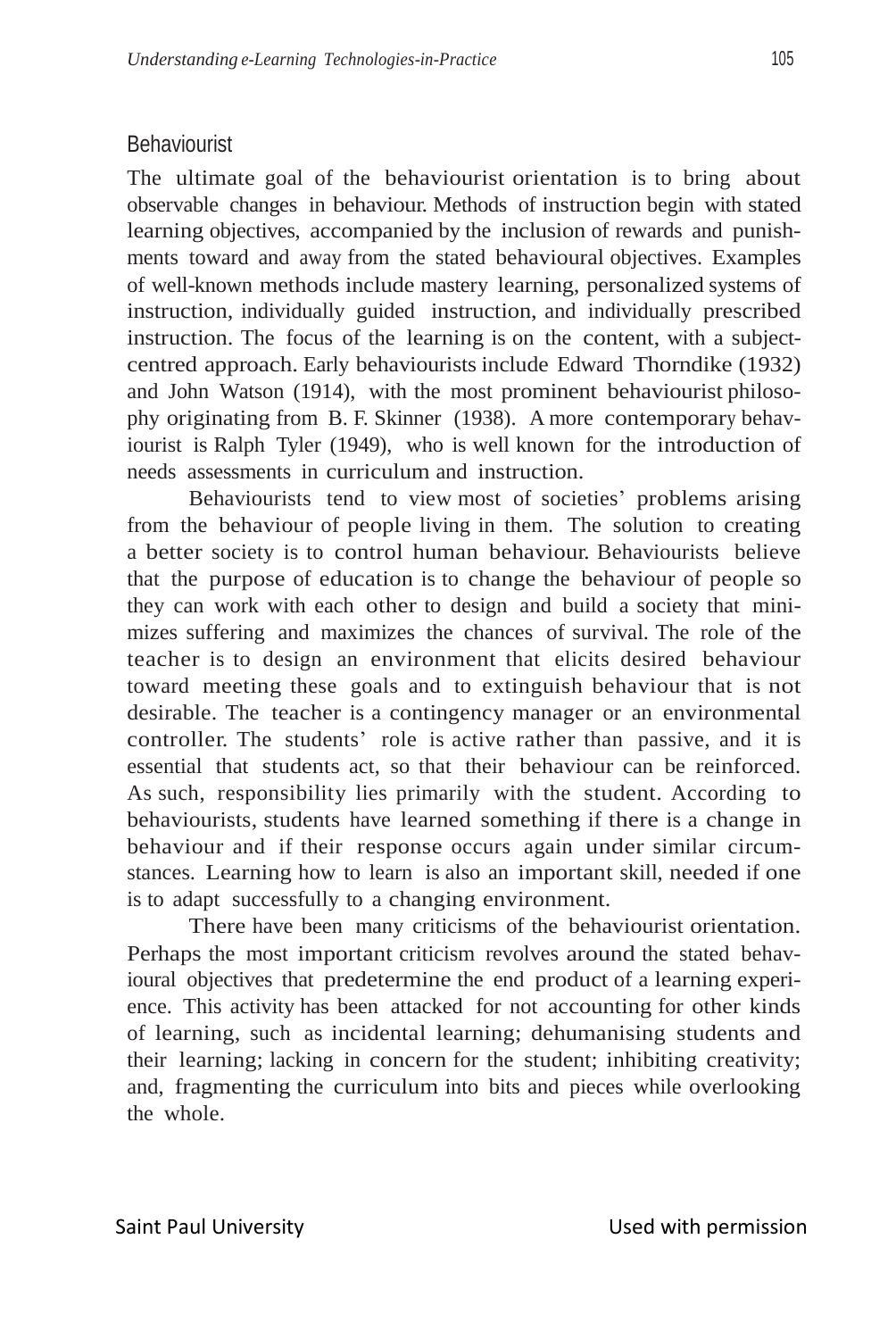# Role of Technology

Aligning most closely with technological determinism, the majority of behaviourists believe that the use of e-learning technologies, in all forms, results in effective and efficient learning. There are many positive transformations that occur through the use of technology, with the *sine quo non* being computer-based tutorials and simulations. Standardized course management systems (e.g., *WebCT*®, *Blackboard*®, *Moodle*) and the integrated use of learning objects into the learning process can also benefit educational institutions in terms of providing efficient and effective learning.

Moreover, the use of course management systems can regulate teacher activities. As such, the teaching can be controlled to student assessment and grading administration. Course management tools can track the students" activities and provide immediate feedback via the assessment tools. It is possible, then, to track exactly what the students have learned through observable changes in behaviour. Overall, behaviourists tend to view e-learning technologies as more reliable, accurate, faster, and costeffective than humans. Social interaction can be expensive, and when the learning is content-centred, interaction is generally not an important function within the learning events. E-learning courses that focus on the content and are presented in a modularized format, with stated learning objectives and end-of-unit assessment tools to provide positive or negative feedback, are an effective and efficient way to teach students.

#### Humanist

The primary aim of the humanist orientation is to support individual growth and self-actualization. Key constructs emphasized in this approach are freedom and autonomy, trust, active cooperation and participation, and self-directed learning. The philosophical roots of this orientation are found in such writers as Martin Heidegger (1977), Jean-Paul Sartre (1949), and Albert Camus (1940; 1942; 1951). The Third Force psychologists who have been equally responsible for the development of this approach include Abraham Maslow (1976), Carl Rogers (1967), Malcolm Knowles (1970), and Erich Fromm (1968).

Humanists use instructional methods such as group dynamics, group relations training, group processes, sensitivity workshops, encounter groups, values clarification workshops, transactional analysis, human potential workshops, and self-directed learning to achieve their aims. Group activity is the favoured technique, but experimentation and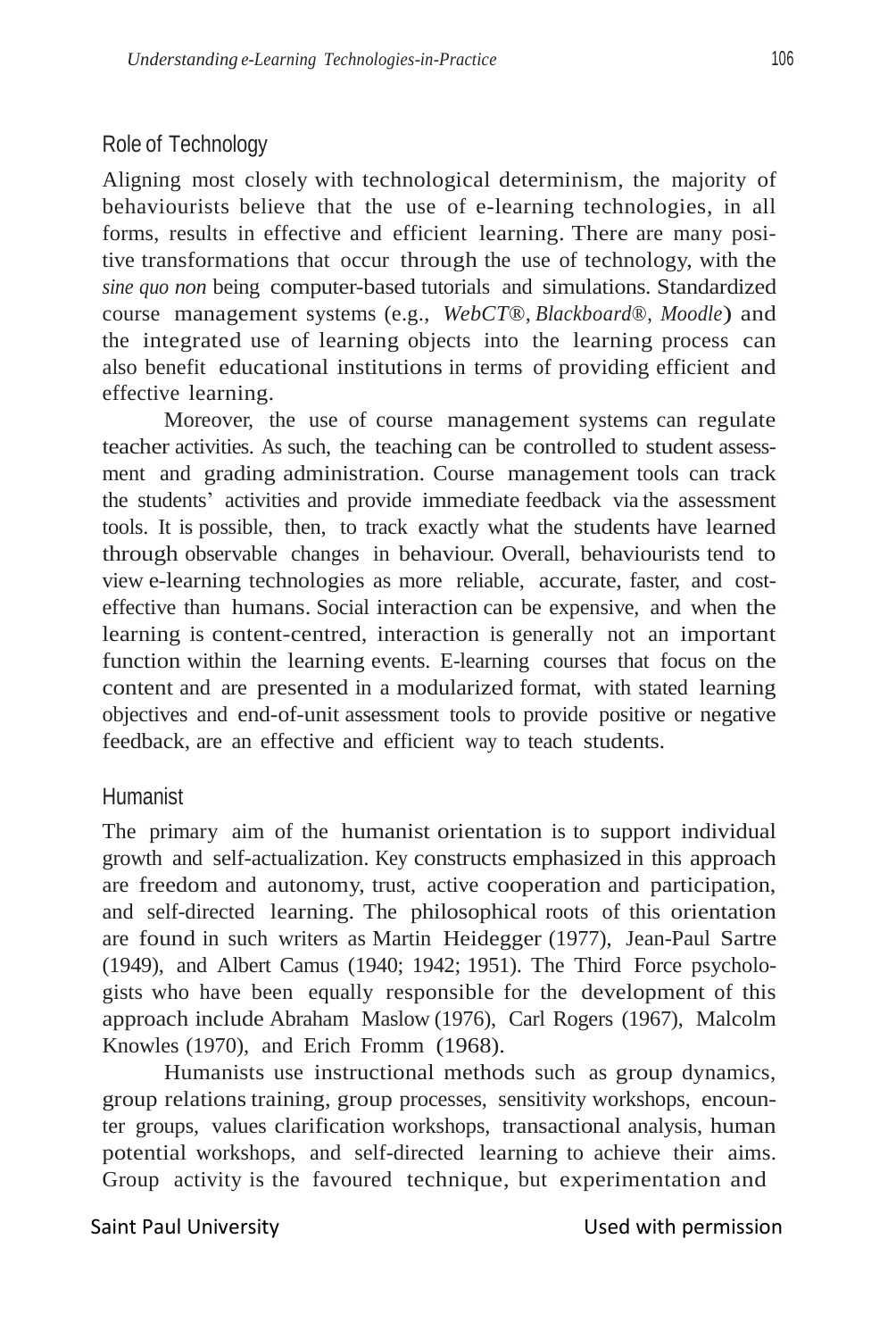discovery methods are also encouraged. Decisions made by the teacher about curriculum are viewed as interfering with individual students' ability to identify their own learning needs. The focus on the learning activities is always on the individual student"s growth and development rather than the content, and on affective rather than cognitive aspects of education. This focus, in turn, assists in the development of responsible selfhood; fostering persons who are open to change and continuous learning; and the striving for the self-actualization of fully-functioning individuals. As such, the whole focus of education is on the individual learner rather than a body of information.

The role of the teacher is that of facilitator, helper, and partner in the learning process. The teacher does not simply provide information; he or she must create the conditions within which learning can take place. The teacher should facilitate the process of the students to be self-directed, by serving as a resource person and by encouraging students to set their own goals. The responsibility for learning therefore rests with the student. Students are free to learn what and how they want. The act of learning is a personal activity that involves intrinsic motivation, self-concept, perception, and self-evaluation. Indeed, according to humanists, self-evaluation is the only meaningful test of whether learning has taken place.

As with the other philosophical orientations, there have been numerous criticisms of the humanist orientation. For example, at times self-directed learning can be impossible or undesirable. It can also be difficult to conduct discussion groups when one considers time constraints, organizational expectations, and group size composed of many diverse learning environments. Perhaps most importantly, this orientation lacks administrative accountability in terms of what is going to be taught, what is actually taught, and what has been learned.

# Role of Technology

Aligning themselves most closely with uses determinism, humanists typically would agree that e-learning technologies can, under certain circumstances, serve an important role in so far as providers of the learning activities can provide flexibility, convenience, and meet individual student needs with just-in-time learning. Specifically, uses of technology can play a critical role in providing flexible and open access to the growing needs of individual students.

For the humanists, learning is viewed as a highly personal endeavour and, assuch, intrinsic motivation, self-concept, self-perception,

Saint Paul University **Example 20** Saint Paul University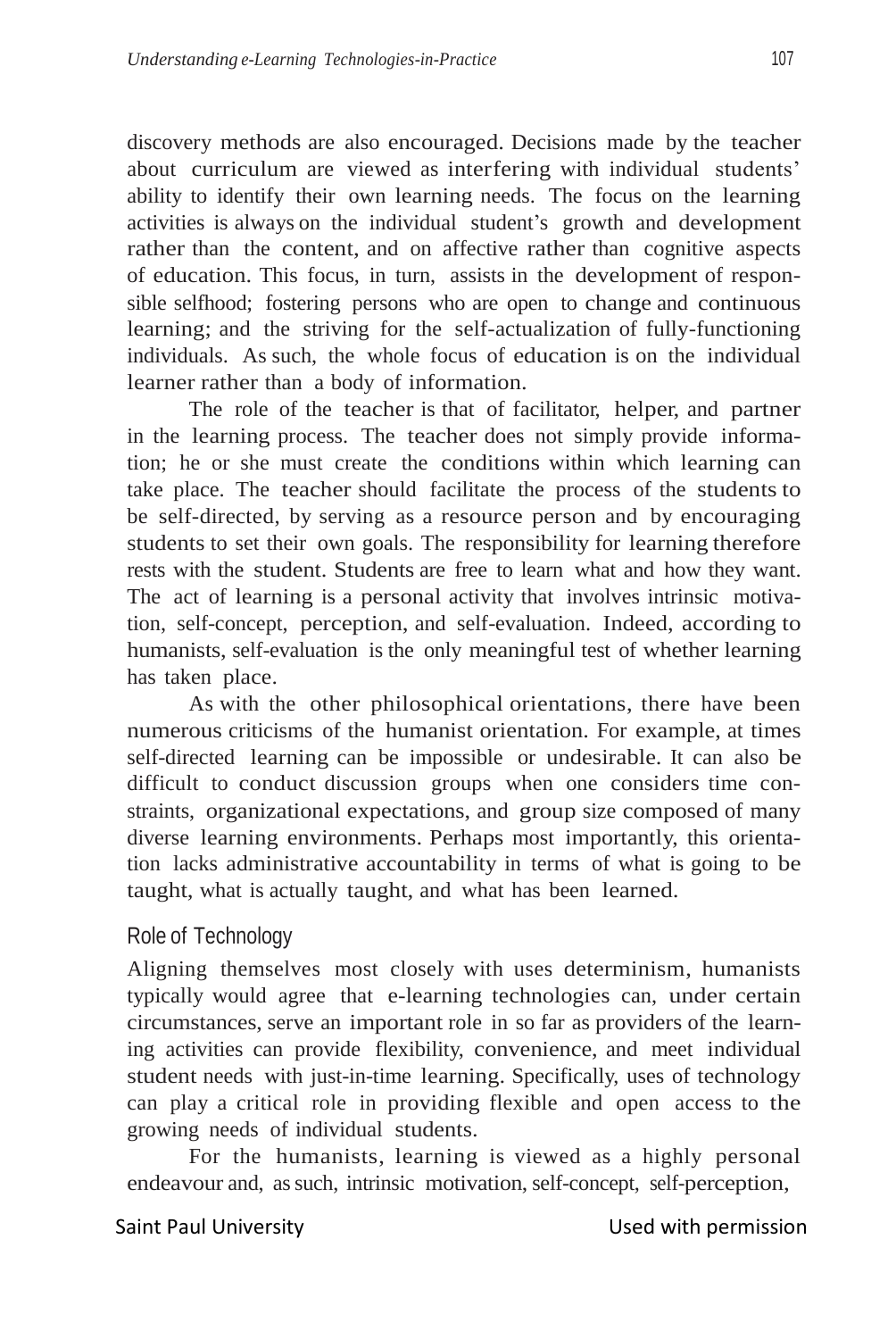self-evaluation, and discovery are important learning and thinking skills. Many e-learning technologies, especially social software, can provide learners with opportunities to facilitate their learning needs. Further, online classrooms make it difficult, if not impossible, for the role of the teacher to be anything but a facilitator, or a guide on the side. It should be noted that some humanists have objected to arbitrary decisions by educational institutions and/or instructors about the kinds and uses of technologies. These arbitrary decisions are viewed by most humanists as a violation of students" abilities to identify their own learning needs, which includes their choices about which technologies to use or not use. Few humanists, however, would disagree with the opinion that new group communication tools can play an important role in facilitating access for students to participate in group discussions. Group relations are an extremely important component in facilitating the learning process, and under certain circumstances, many humanists would argue that online discussions can be effective, perhaps even more effective than face-to-face discussions, due to their ability to meet the diversity of student needs.

#### Radical

The overarching aim of the radical perspective is to invoke change in the political, economic, and social order in society via the intersection of education and political action. Radical educators of the past include George Counts (1932), Theodore Brameld (1969), Jonathan Kozol (1972), John Holt (1967), Paul Goodman (1994), and Ivan Illich (1979). Contemporary prominent educators of this philosophic position include Paulo Freire (1973) and Jack Mezirow (1991).

Preferred instructional methods are dialogic encounters that lead to praxis. These instructional methods include problem posing and problem identification, through dialogue based on respect, communication, and solidarity. Collective dialogue, ideal speech, and critical questioning in a risk-free environment should be offered in place of traditional lecture and dissemination of information. Dialogic and problem-posing encounters will involve students engaged in questioning the basic values, structure, and practices of society.

Many radicals view traditional lecturing as offending the freedom and autonomy of the student. Indeed, these practices are viewed as a form of violence, because imposing facts and values submerges the consciousness of the student, perpetuates the evils of an oppressive society, dehumanizes, and stifles individual freedom. Education is viewed as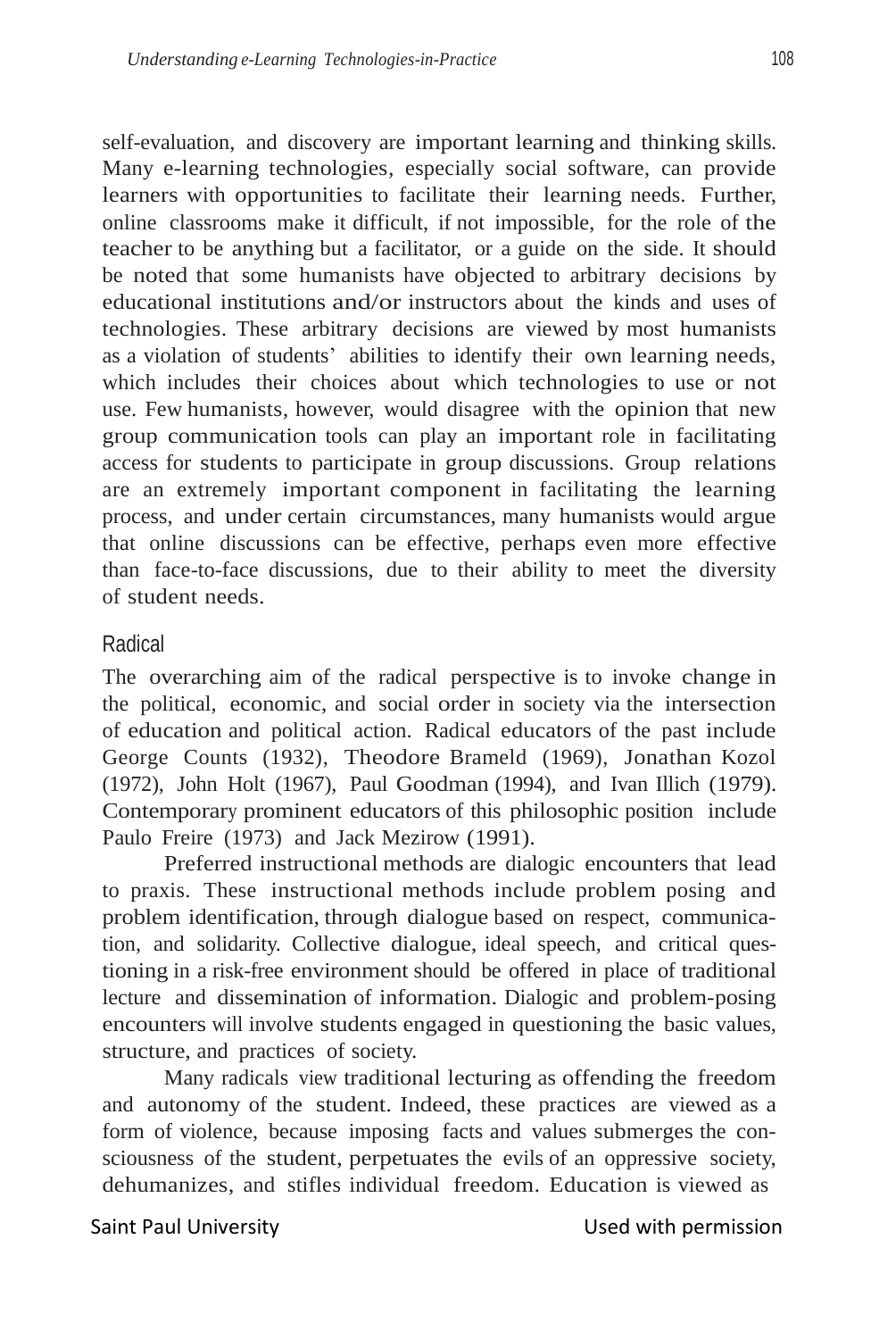value-laden and never neutral, because it includes the transmission and reification of attitudes and development of character. As such, the role of the teacher is to raise students" consciousness of the social and political contradictions in their culture. Radicals view their role as a catalyst to increasing the learners" objective reality or to eliciting distorted assumptions. The teacher is also a learner with equal status, but the teacher will have expert knowledge. Information, however, must be imparted in a dialogic manner with the student. In order for action to be authentic, participants must be free to create the curriculum along with the teacher. Students are viewed as unfinished and, as such, are free and autonomous learners.

Through these activities, students become enablers of radical social change. Radicals perceive education as being closely connected with our social, political, and economic understanding of cultures, and with the development of methods to bring people to an awareness of responsible social action. Learning, then, must include the development of insight into the state of the students" oppression, achieved only through critical reflection. This kind of learning can lead to action, which may significantly transform aspects of one's life.

The main criticism of the radical orientation is that the methods used to achieve perspective transformation are not doable in most educational environments. Mandatory grading in most educational systems, for example, diminishes the prospect of a risk-free environment. Another difficulty with this orientation is that knowledge is viewed as power, and power is seen as something political. Thus, when the teacher provides information, the teacher will then be exercising power and control over the student. The premise, then, that education can be neutral and nonvalue-laden with a knowledgeable teacher, becomes a paradox.

# Role of Technology

Radicals align themselves most closely with social determinism. The biggest problem associated with the use of e-learning for radicals is not so much the technologies, per se*,* as the fact that most educational institutions use technologies that are owned by large corporations. Commercialized products, such as *WebCT*®, *Blackboard*®, *Lotus Notes*®, and so on, are viewed as enforcing a corporate communication paradigm onto the learning process. For example, a risk-free and trusting environment is not achievable with corporate technologies that have surveillance features. Alternatively, open-source technologies (e.g., *Moodle*) would not be problematic for most radical educators.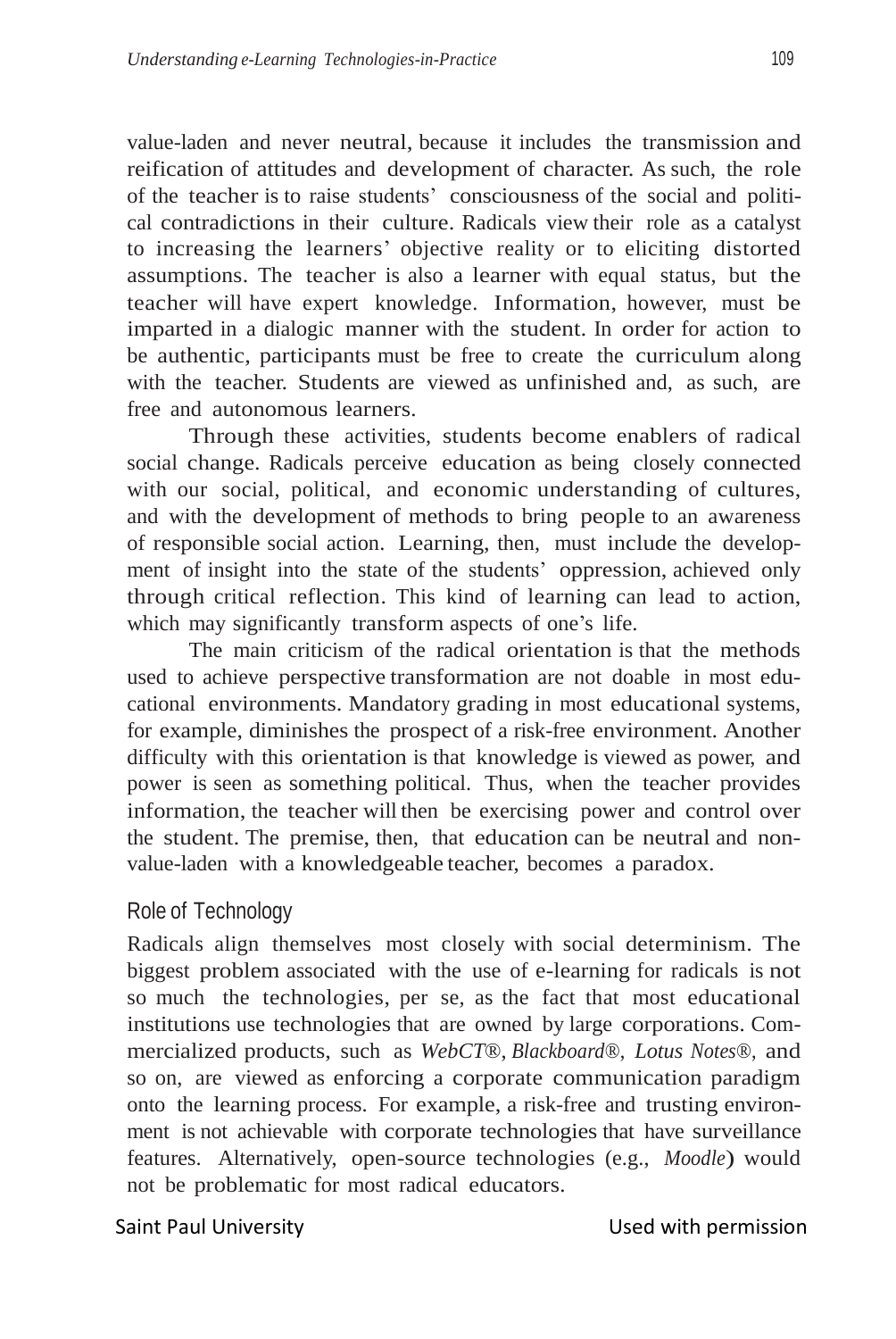# Analytical

The primary aim of the analytical orientation is the development of rationality, which is assisted by the fearless transmission of educationally worthwhile knowledge (e.g., truth that is morally, socially, and politically neutral). Philosophers of education in this traditional view include Israel Scheffler (1960), R. S. Peters (1967), and Thomas Green (1971).

Guided and directed by the teacher, dialogue through class discussion is considered the ideal instructional method. It is important that the dialogue include communication of information that is educationally significant. Specifically, analytical educators focus on content that is worthwhile, while emphasising the need for clarifying concepts, arguments, and policy statements. The result is to bring about deepened awareness, in meaningful touch with reality; this is accomplished through the provision of worthwhile knowledge. Education is never complete and lifelong education is a necessity for full human development.

Educators from the analytical orientation see the need for teachers to identify what the students do not know and then to determine their aims and objectives. The primary role of teachers is to make choices about the things that are educationally worthwhile. Teachers, then, are essential for introducing learners to knowledge beyond themselves; learners are subordinate to the teachers. Analyticals believe that students need to temporarily give up their freedom and subject themselves to being guided, criticized, and tested according to the standards of a discipline.

Analyticals also believe that society and education should not be linked to each other. The problem inherent in linking educational aims to social values becomes particularly acute in a multicultural or pluralistic society where there are differences of opinion as to what ends are most desirable. Based on established scientific truths, education should involve the fearless transmission of neutral knowledge, guided by the liberal studies. There is, however, a cognitive element and a need for the understanding of principles. Specifically, learning is cognitively connected with other areas of learning so that each area is understood in relation to other areas, and what is learned should be usable.

Many critics of this philosophical orientation raise the troubling question of whether any programmatic decision can be neutral or valuefree. Taking a neutral position on social questions, for example, is itself a contradiction.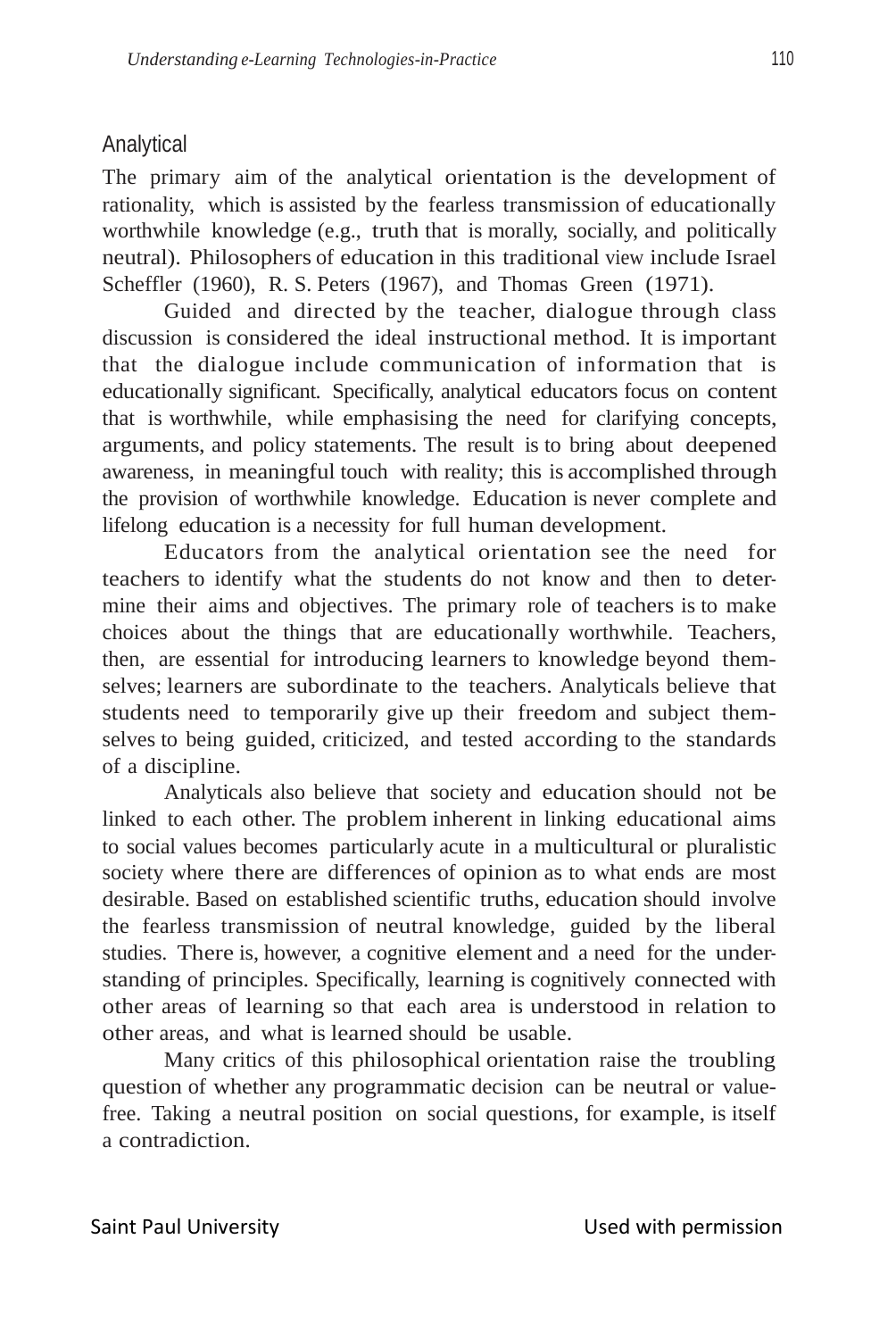# Role of Technology

Aligning most closely with uses determinism, analytical educators view e-learning technologies as serving the learning process well under certain circumstances. For example, lectures can be downloaded to web pages, and follow-up dialogue can be facilitated, effectively moderated, and directed by the teacher, using group communication tools.

# KNOWING YOUR TEACHING AND TECHNOLOGY PHILOSOPHIES IN PRACTICE: AVOIDING MINDLESS ACTIVISM

Reflecting on and becoming aware of our philosophical orientations is important; it provides a basis for how we choose and use e-learning technologies. Education effects change, whether that change is the ability to engage in rational thought, personal growth, or to bring about political and social change (Zinn, 1990). The desired changes are based on what we believe should happen through education. This, in turn, will be reflected in how we choose and use e-learning technologies.

When we are aware of our philosophical orientation, it is then possible to make informed decisions about choosing and using e-learning technology. Without knowing our philosophical orientation, other strategies are used (Zinn, 1990). Often swept up by unbridled – but uninformed – enthusiasm by technological advocates, many decisions by educators are based on following the latest trend. Unfortunately, these strategies often lead to incongruence and inconsistency in action between and among instructors, administrators, and students, and the ensuing disagreements that revolve around the means rather than the ends of education. Moreover, when there is incongruence between beliefs and actions, the promises of what e-learning technologies can provide will never be delivered. Unless we can systematically identify what we value in education, we cannot justify the choices we make with e-learning technologies, or deliver the promises. For these reasons, it is important to take time out from our *doing* and ask *why* it is important. "Thoughtful practitioners know not only what they do, but why they are to do it. Experience combined with reflection leads to purposeful and informed action" (Darkenwalk & Merriam, 1982, p. 37).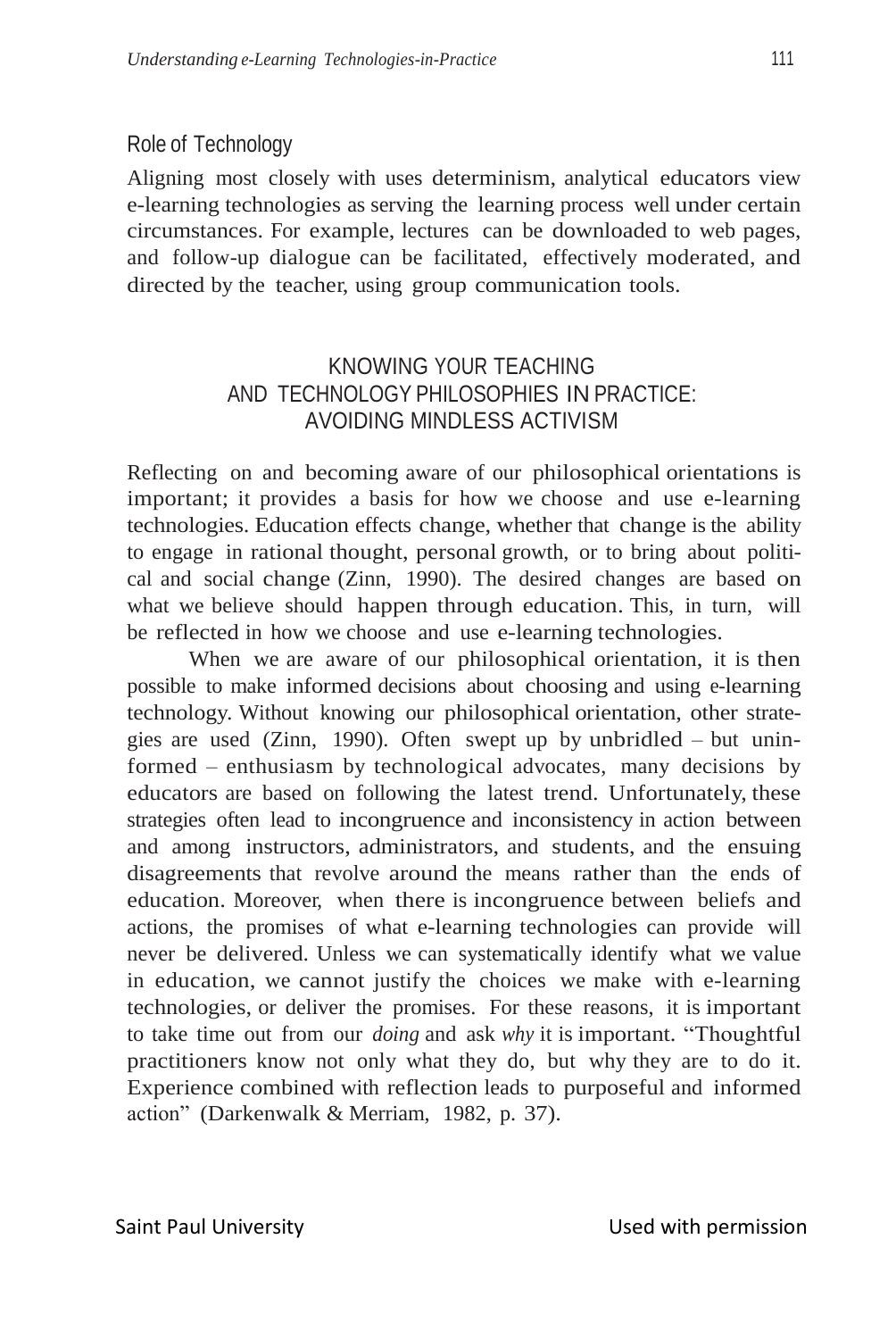#### REFERENCES

- Abrami, P. C., & Bures, E. M. (1996). Computer-supported collaborative learning and distance education. *American Journal of Distance Education, 10*(2), 37–42.
- Adler, M. (1937). *The revolution to education.* Chicago: University of Chicago Press.
- Archer, W., Garrison, R., & Anderson, T. (1999). Adopting disruptive technologies in traditional universities: Continuing education as an incubator for innovation. *Canadian Journal of University Continuing Education, 25*(1), 13–30.
- Argyle, K.(1996). Life after death. In R. Sheilds (Ed.), *Cultures of Internet: Virtual spaces, real histories, living bodies* (pp. 58–69). London: Sage.
- Bates, A. W. (2005). *Technology, e-learning and distance education* (2nd ed)*.* New York: Routledge Falmer Studies in Distance Education.
- Baudrillard, J. (1983). *In the shadow of the silent majorities*. New York: Semiotext(e).
- Bell, D. (1973). *The coming of post-industrial society: A venture in social forecasting*. New York: Basic Books.
- Bergevin, P. (1967). *A philosophy of adult education.* New York: Seabury.
- Borgman, A. (1984). *Technology and the character of contemporary life.* Chicago: University of Chicago Press.
- Boshier, R., & Mun Onn, C. (2000). Discursive constructions of web learning and education. *Journal Distance of Distance Education, 15*(2). Retrieved September 27, 2007, from <http://cade.athabascau.ca/> vol15.2/boshieretal.html
- Brameld, T. (1969). *Ends and means in education.* Westport, CT: Greenwood.
- Brent, D. (2001). *Teaching as performance in the electronic classroom*. Retrieved September 27, <sup>2007</sup> from <http://www.quasar.ualberta.ca/cpin/> cpinfolder/papers/Doug\_Brent.htm
- Camus, A (1940). *The myth of Sisyphus*. Harmondsworth: Penguin.
- Camus, A. (1942). *The stranger*. London: Vintage Books.
- Camus, A. (1951). *The rebel*. Harmondsworth: Penguin.
- Castells, M. (1999). *The information age: Economy, society and culture* (Vol. I, II and III). Cambridge, MA: Blackwell.
- Chandler, D. (1996, February). Engagement with media: Shaping and being shaped. *Computer-Mediated Communication Magazine*. Retrieved September 27, <sup>2007</sup> from <http://users.aber.ac.uk/dgc/determ.html>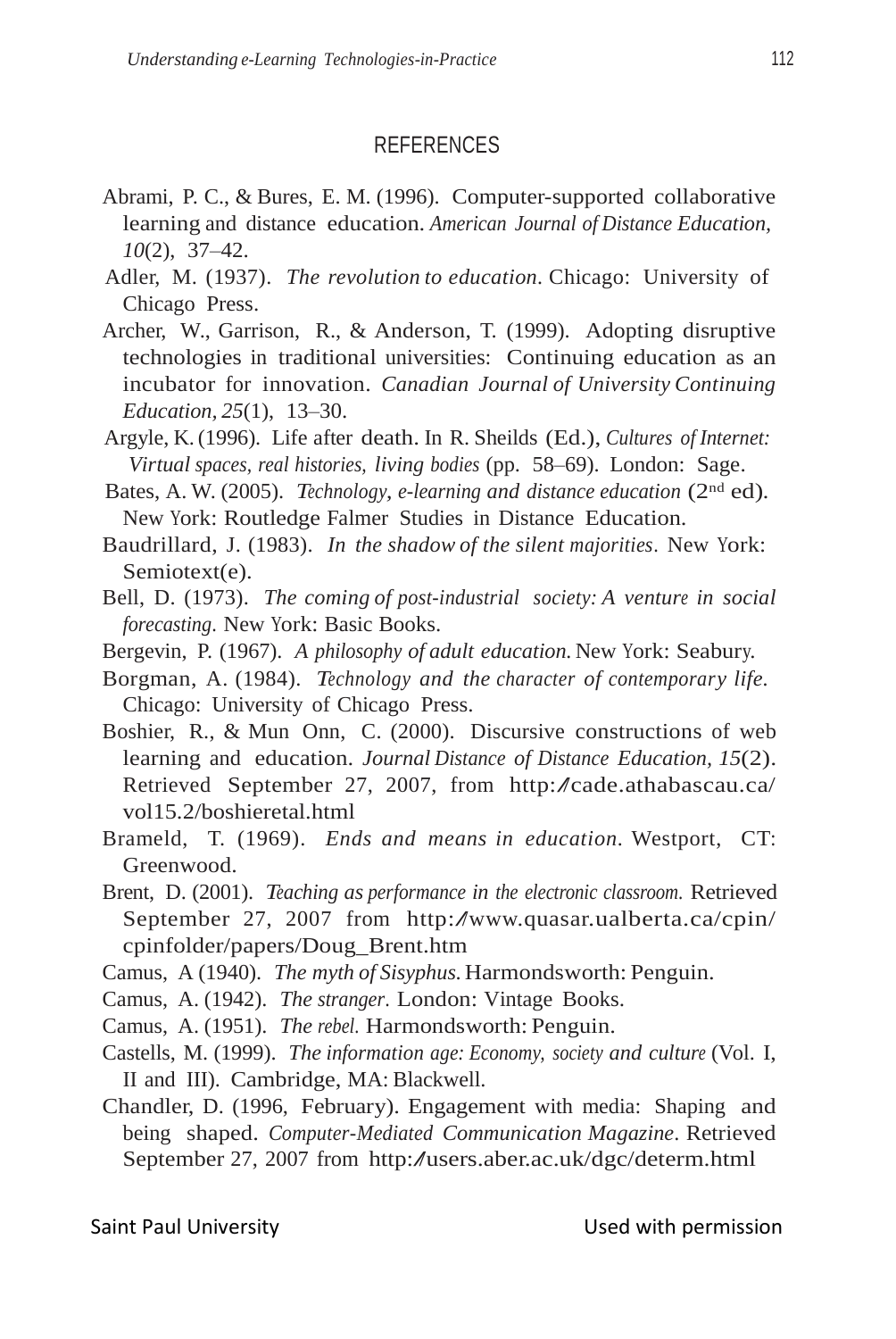- Clark, R. E. (1983). Reconsidering research on learning from media. *Review of Educational Research, 53*(4), 445–459.
- Clark, R. E. (1985). Confounding in educational computing research. *Journal of Educational Computing Research, 1*(2), 445–460.
- Clark, R. E. (1994). Media will never influence learning. *Educational Technology Research and Development, 42*(2), 21–30.
- Counts, G. (1932). *Dare the school build a new social order.* New York: John Day.
- Dahlberg, L. (2004). Internet research tracings: Towards non-reductionist methodology. *Journal of Computer Mediated Communication, 7*(1). Retrieved September 27, <sup>2007</sup> from <http://jcmc.indiana.edu/vol7/> issue1/dahlberg.html
- Daniel, J. (2000, July 18). The university of the future and the future of universities. Keynote address from the *Improving University Learning and Teaching 25th International Conference*. Retrieved September 27, 2007, from <http://www.open.ac.uk/johndanielspeeches/FrankfurtJuly> 2000.htm
- Darkenwald, G., & Merriam, S. (1982). *Adult education: Foundations of practice.* Cambridge: Harper & Row.
- de Castell, S., Bryson, S., & Jenson, J. (2002). Object lessons: Towards an educational theory of technology. *First Monday, 7*(1). Retrieved September 27, <sup>2007</sup> at [http://www.firstmonday.org/issues/issue7\\_1/](http://www.firstmonday.org/issues/issue7_1/)  castell/
- Dewey, J. (1910). *How we think*. Chicago: University of Chicago Press.
- Dewey, J. (1916). *Democracy and education.* New York: Macmillan.
- Dewey, J. (1938). *Experience and education.* New York: Macmillan.
- Draper, J. A. (1993). Valuing what we do as practitioners. In T. Barer-Stein and J. A. Draper (Eds.), *The craft of teaching adults* (pp. 55–67). Toronto, ON: Culture Concepts.
- Dreyfus, H. (2001). *On the Internet: Thinking in action.* New York: Routledge.
- Drucker, P. (1997). Interview. *Forbes*, March 1997.
- Dubrovsky, V., Kiesler, S., & Sethna, B. (1991). The equalization phenomena: Status effects in computer-mediated and face-to-face decisionmaking groups. *Human-Computer Interaction, 6*(2), 119–146.
- Ebersole, S. (2000). Uses and gratifications of the web among students. *Journal of Computer-Mediated Communication, 6*(1). Retrieved September 27, <sup>2007</sup> from [http://www.ascusc.org/jcmc/vol6/issue1/ebersole.](http://www.ascusc.org/jcmc/vol6/issue1/ebersole)  html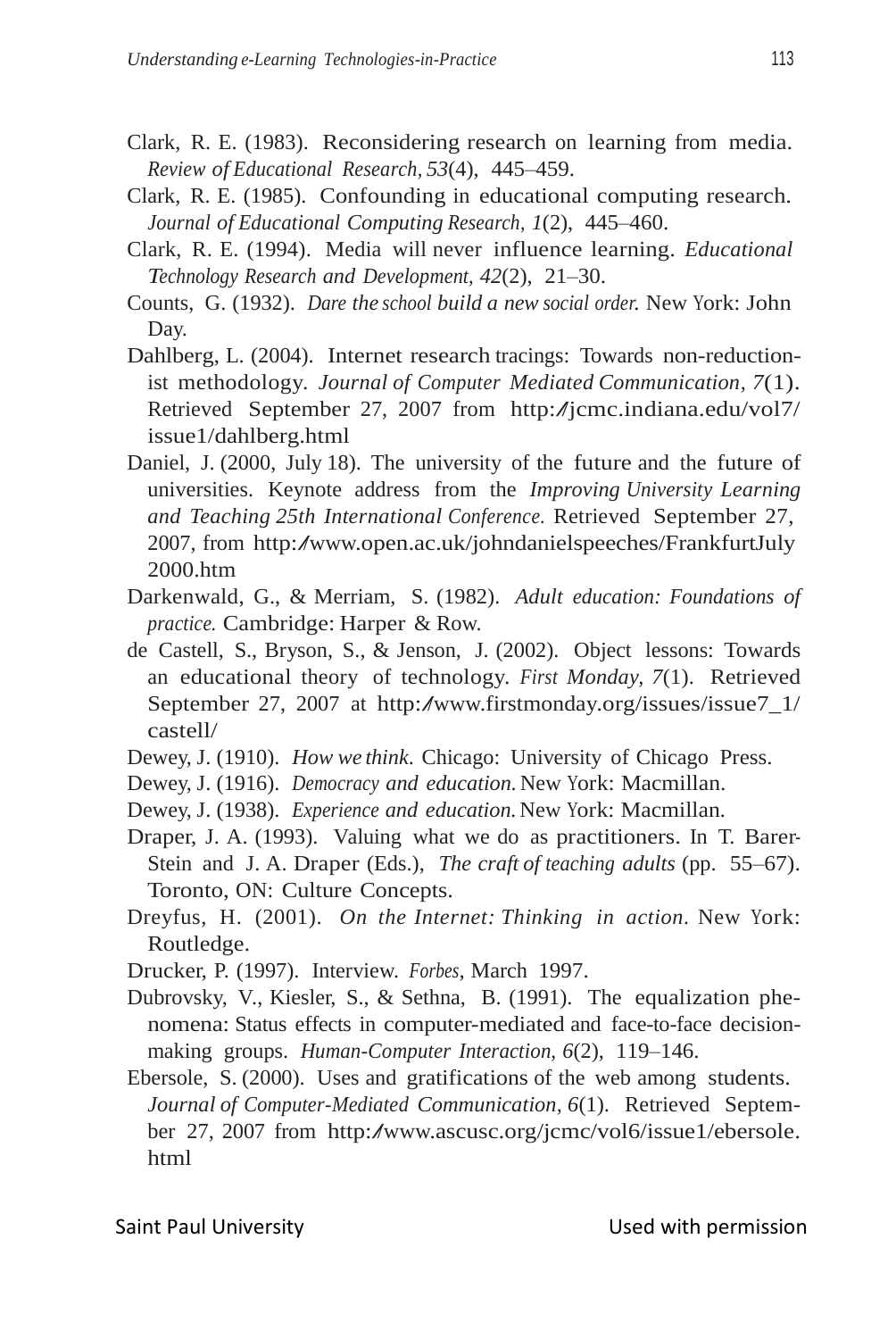Elias, J. L., & Merriam, S. (1980). *Philosophical foundations of adult education.* Malabar, FL: Robert E. Krieger.

Feenberg, A. (1999). *Questioning technology.* New York: Routledge.

- Fiske, J. (1987). *Television culture*. London: Routledge.
- Foucault, M. (1977). *Discipline and punish*. A. Sheridan (Trans.)*.* New York: Pantheon.
- Freire, P. (1973). *Education for critical consciousness.* New York: Seabury.
- Fromm, E. (1968). *The revolution of hope, toward a humanized technology*. New York: Harper & Row.
- Garnham, N. (1990). *Capitalism and communication: Global culture and the economics of information*. London: Sage.
- Garramone, G. M., Harris, A. C., & Anderson, R. (1986). Uses of political computer bulletin boards. *Journal of Broadcasting & Electronic Media, 30*(3), 325–339.
- Garrison, D. R. (2002). Cognitive presence for effective online learning: The role of reflective inquiry, self-directed learning and metacognition. Invited paper presented to the *Sloan Consortium Asynchronous Learning Network Invitational Workshop*, Lake George, NY, September. Retrieved December 26, 2005, from communitiesofinquiry.com/ documents/SLOAN%20CP%20Chapter%202003.doc
- Garrison, D. R., & Anderson, T. (2003). *E-learning in the 21st Century: A framework forresearch and practice.* London: Routledge Falmer.
- Garrison, D. R., Anderson, T., & Archer, W. (2001). Critical thinking, cognitive presence and computer conferencing in distance education. *American Journal of Distance Education, 15*(1), 7–23.
- Gates, B. (1995). *The road ahead*. New York: Viking.
- Golding, P., & Murdock, G. (Eds.) (1997). *The political economy of the media* (Vol. I and II). Cheltenham, UK: Edward Elger.
- Golding, P., & Murdock, G. (2000). Culture, communication, and political economy. In J. Curran & M. Gurevitch (Eds.), *Mass media and society* (3rd ed., pp. 71–92). London: Edward Arnold.
- Goodman, P. (1994). *Crazy hope and finite experience: Final essays of Paul Goodman*. Taylor Stoehr (Ed.). San Francisco: Jossey-Bass.
- Green, T. F. (1971). *The activities of teaching*. New York: McGraw-Hill.
- Habermas, J. (1970). *Toward a rational society: Student protest, science, and politics*. Boston: Beacon.
- Harrison, T. M., & Stephen, T. (1999). Researching and creating community networks. In S. Jones (Ed.), *Doing internet research: Critical issues and methods for examining the Net* (pp. 221–241). Thousand Oaks, CA: Sage.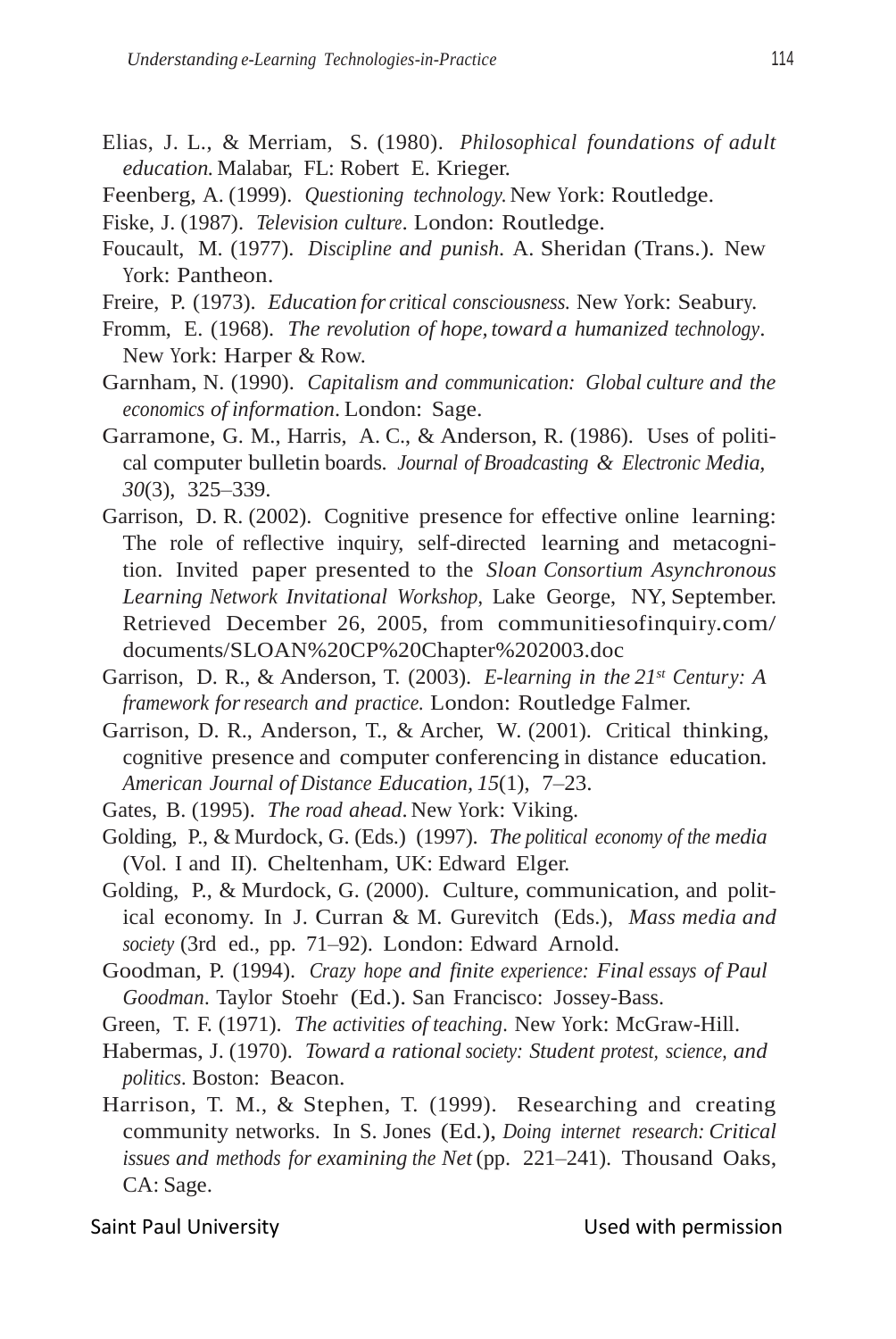- Hawkes, M. (2001). Variables of interest in exploring the reflective outcomes of network-based communication. *Journal of Research on Computing in Education, 33*(3), 299–315.
- Heidegger, M. (1977). The question concerning technology. David Krell (Trans.). New York: Harper & Row.
- Holt, J. (1967). *How children learn.* New York: Pitman.
- Houle, C. (1972). *The design of education*. San Francisco: Jossey-Bass.
- Hutchins, R. (1953). *The conflict in education in a democratic society.* New York: Harper & Row.
- Hutchins, R. (1968). *The higher learning in America.* New Haven: Yale University Press.
- Ihde, D. (1979). *Technics and praxis.* London: D. Reil.
- Illich, I. (1979). *Deschooling society*. New York: Harper & Row.
- James, W. (1909). *The meaning of truth: A sequel to Pragmatism.* New York: Appleton.
- Jonassen, D. H. (1996). *Computers in the classroom: Mindtools for critical thinking.* Englewood Cliffs, NJ: Prentice Hall.
- Kanuka, H., & Kelland, J. (in press). *A deliberative inquiry with experts in e-learning: Contentions in need of further research*.
- Katz, J. E., & Rice, R. E. (2002). *Social consequences of Internet use: Access, involvement, and interaction*. Cambridge, MA: MIT Press.
- Knowles, M. (1970). *The modern practice of adult education.* New York: Association Press.
- Kozol, J. (1972). *Free schools.* Boston: Houghton Mifflin.
- Lacroix, J. G., & Tremblay, G. (1997). The 'Information Society' and cultural industries theory. *Current Sociology, 45*(4), 1–153.
- Lapadat, J. C. (2002). Written interaction: A key component in online learning. *Journal of Computer Mediated Communication, 7*(4). Retrieved April 8, 2004, from <http://www.ascusc.org/jcmc/vol7/issue4/lapadat.html>
- Lindeman, E. (1956). *The democratic man: Selected writings of Eduard Lindeman*. Boston: Beacon.
- Lyotard, J.-F. (1984). *The postmodern condition: A report on knowledge*. Manchester: Manchester University Press.
- Marcuse, H. (1941). Some implications of modern technology. *Studies in Philosophy and Social Science, 9*, 414–39.
- Marcuse, H. (1964). *One-dimensional man*. Boston: Beacon.
- Maritain, J. (1943). *Education at the crossroads.* New Haven: Yale University Press.
- Marx, L. (1997). Technology: The emergence of a hazardous concept. *Social Research, 64*(3), 965–988.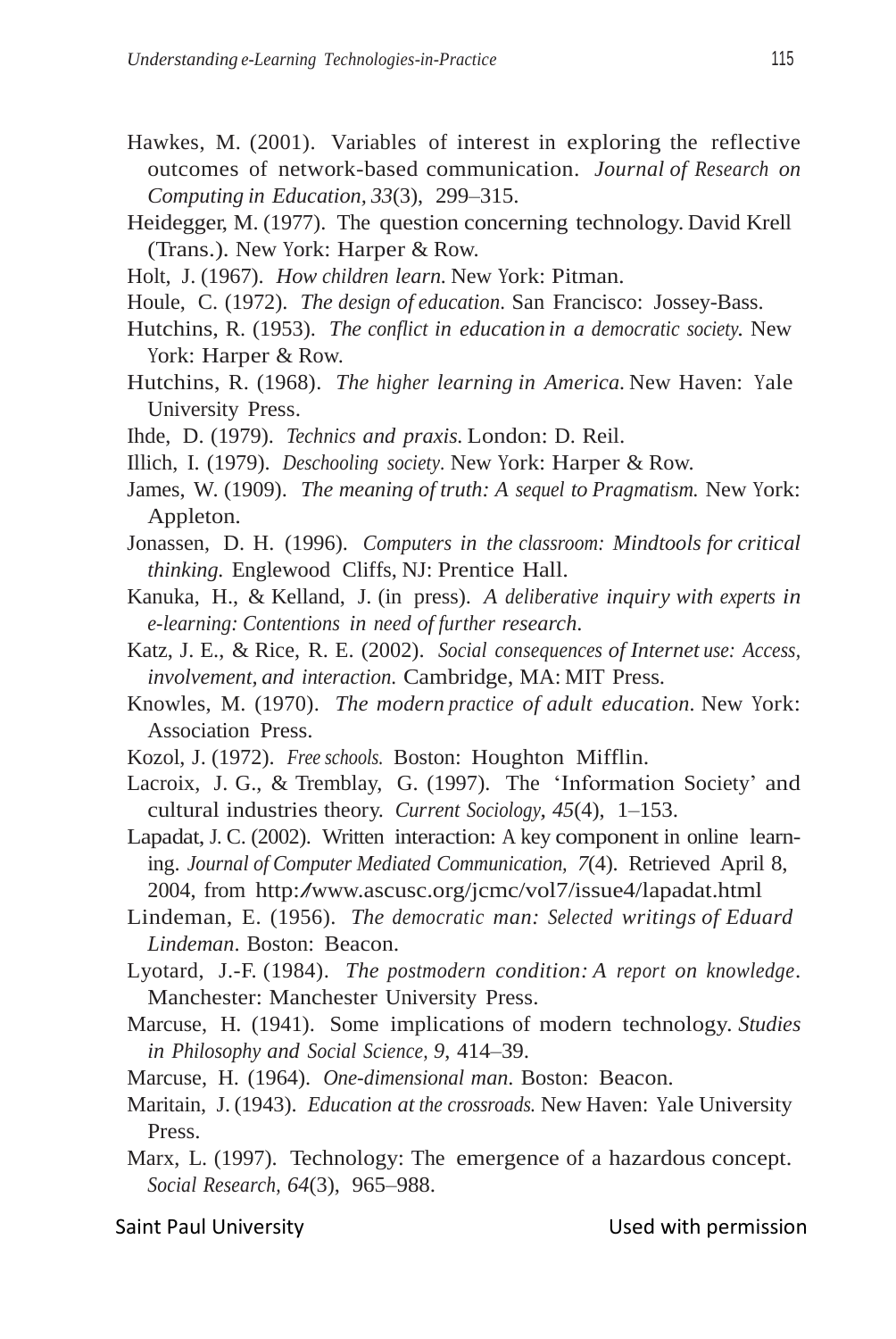- Maslow, A. (1976). Education and peak experience*.* In C. D. Schlosser (Ed.), *The person in education: A humanistic approach.* New York: Macmillan.
- McLuhan, M. (1964). *Understanding media: The extensions of man.* New York: McGraw-Hill.
- McLuhan, M., & Fiore, Q. (1962). *The medium is the message.* New York: Bantam.
- Mezirow, J. (1991). *Transformative dimensions of adult learning.* San Francisco: Jossey-Bass.
- Morley, D. (1989). Changing paradigms in audience studies. In E. Seiter, H. Borchers, G. Kreutzner & E. M. Warth (Eds.), *Remote control: Television, audiences, and cultural power* (pp. 16–43). New York: Routledge.
- Mosco, V. (1996). The political economy of communication. London: Sage.
- Mumford, L. (1934). *Technics and civilization.* New York: Harcourt, Brace & Company.
- Nguyen, D. T., & Alexander, J. (1996). The coming of cyberspacetime and the end of the polity. In R. Sheilds (Ed.), Cultures of Internet: Virtual spaces. *Real histories, living bodies* (pp. 99–124). London: Sage.
- Noble, D. (1991). *The classroom arsenal: Military research, information technology and public education*. New York: Falmer.
- Noble, D. (1998). Digital diploma mills: The automation of higher education. *First Monday, <sup>3</sup>*(1). Retrieved September 23, <sup>2007</sup> from http:// [www.firstmonday.org /](http://www.firstmonday.org/)issues/issue3\_1/noble/
- Noble, D., Shneiderman, B., Herman, R., Agre, P., & Denning, P. J. (1998). Technology in education: The fight for the future. *Educom Review, <sup>33</sup>*(3). Retrieved on July 26, 2005, from http://www.educause. edu/pub/er/review/reviewArticles/33322.html
- Peters, R. S. (1967). What is an educational process? In R. S. Peters (Ed.), *The concept of education*. Boston: Routledge & Kegan Paul.
- Pool, I. D. S. (1983). *Technologies of freedom*. Cambridge, MA: Harvard University Press.
- Poster, M. (1997). Cyberdemocracy: Internet and the public sphere.In D. Porter (Ed.), *Internet culture* (pp. 201–217). New York: Routledge.
- Postman, N. (1993). *Technopoly: The surrender of culture to technology*. New York: Vintage Books.
- Rogers, C. R. (1967). The process of the basic encounter group. In J. F. T. Bugental (Ed.), *Challenges of humanistic psychology.* New York: McGraw-Hill.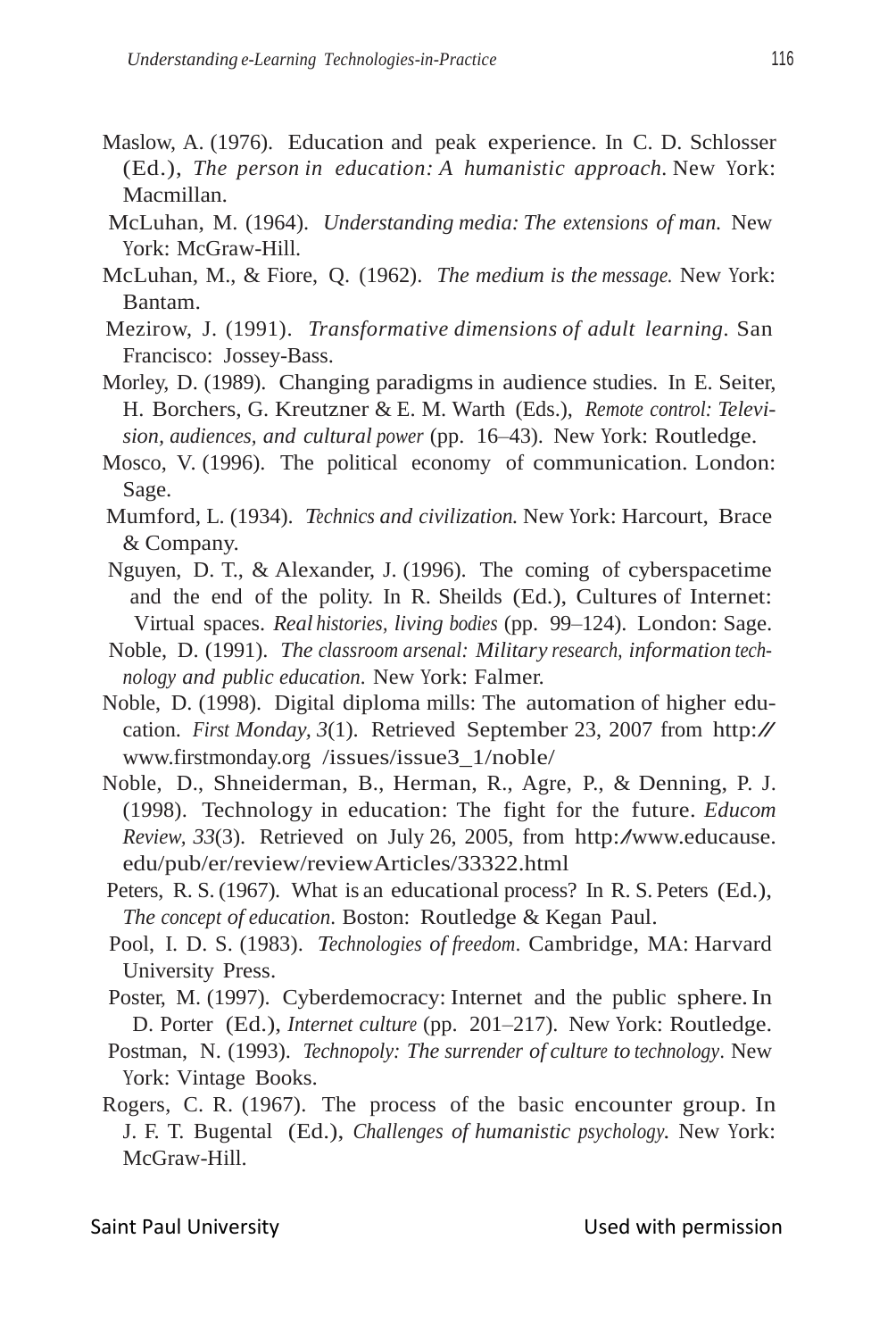- Sartre, J. P. (1949). *Nausea*. Lloyd Alexander (Trans.). London: Purnell & Sons.
- Scheffler, I. (1960). *The language of education.* Springfield, IL: Charles Thomas.
- Schiller, D. (1999). *Digital capitalism: Networking the global market system.* Cambridge, MA: MIT Press.
- Skinner, B. F. (1938). *The behaviour of organisms.* Cambridge, MA: B. F. Skinner Foundation.
- Spears, R., & Lea, M. (1994). Panacea or panopticon? The hidden power in computer-mediated communication. *Communication Research, 21*(4), 160–176.
- Sproull, L., & Kiesler, S. (1986). Reducing social context cues: Electronic mail in organizational communications. *Management Science, 32*, 1492– 1512.
- Sudweeks, F., McLaughlin, M., & Rafaeli, S. (Eds.) (1998). *Network and netplay: Virtual groups in the Internet*.Cambridge, MA: MIT.
- Thorndike, E. (1932). *The fundamentals of learning.* New York: Teachers College, Columbia University.
- Toffler, A., & Toffler, H. (1994). *Creating a new civilization: The politics of the third wave*. Atlanta: Turner Pub.
- Twigg, C.A. (2003). Improving learning and reducing costs: New models for online learning. *EDUCAUSE Review, 38*(5), 29–38.
- Tyler, R. (1949). *Basic principles of curriculum and instruction*. Chicago: University of Chicago Press.
- Van Doren, M. (1943). *Liberal education*. Boston: Beacon.
- Watson, J. B. (1914). *Behavior: An introduction to comparative psychology.* New York: Norton.
- Welchman, A. (1997). Funking up the cyborgs. *Theory, Culture & Society, 14*(4), 155–162.
- Winkelmann, C. L. (1995). Electronic literacy, critical pedagogy, and collaboration: A case for cyborg writing. *Computers and the Humanities, 29*(6), 431–448.
- Winner, L. (1977). *Autonomous Technology: Technics-out-of-control as a theme in political thought*. Cambridge, MA: MIT Press.
- Woolgar, S. (1991a). Configuring the user: The case of usability trials. In J. Law (Ed.), *A sociology of monsters: Essays on power, technology and domination* (pp. 58–97). London: Routledge.
- Woolgar, S. (1991b). The turn of technology in social studies of science. *Science, Technology, & Human Values, 16*(1), 20–50.